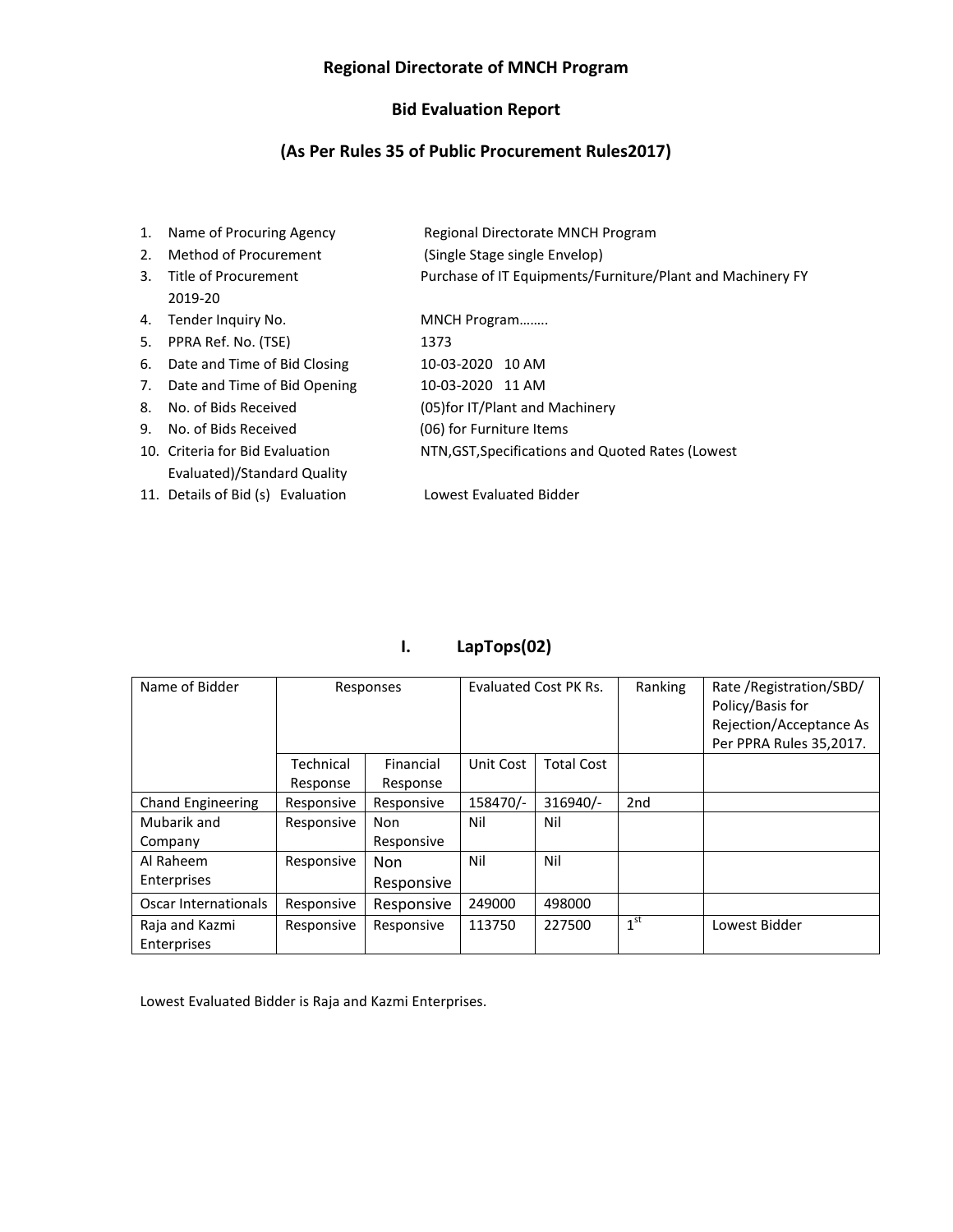|                          |            |            |           | Evaluated Cost PK Rs. |                 |                          |
|--------------------------|------------|------------|-----------|-----------------------|-----------------|--------------------------|
| Name of Bidder           |            | Responses  |           |                       | Ranking         | Rate / Registration/SBD/ |
|                          |            |            |           |                       |                 | Policy/Basis for         |
|                          |            |            |           |                       |                 | Rejection/Acceptance As  |
|                          |            |            |           |                       |                 | Per PPRA Rules 35,2017.  |
|                          | Technical  | Financial  | Unit Cost | <b>Total Cost</b>     |                 |                          |
|                          | Response   | Response   |           |                       |                 |                          |
| <b>Chand Engineering</b> | Responsive | Responsive | $97520/-$ | 975200/-              | 2 <sub>nd</sub> |                          |
| Mubarik and              | Responsive | Non        | Nil       | Nil                   |                 |                          |
| Company                  |            | Responsive |           |                       |                 |                          |
| Al Raheem                | Responsive | <b>Non</b> | Nil       | Nil                   |                 |                          |
| Enterprises              |            | Responsive |           |                       |                 |                          |
| Oscar Internationals     | Responsive | Responsive | 99000/-   | 990000/-              |                 |                          |
| Raja and Kazmi           | Responsive | Responsive | $94250/-$ | 942500                | 1 <sup>st</sup> | Lowest Bidder            |
| Enterprises              |            |            |           |                       |                 |                          |

# **II Computers with Accessories (10)**

Lowest Evaluated Bidder is Raja and Kazmi Enterprises.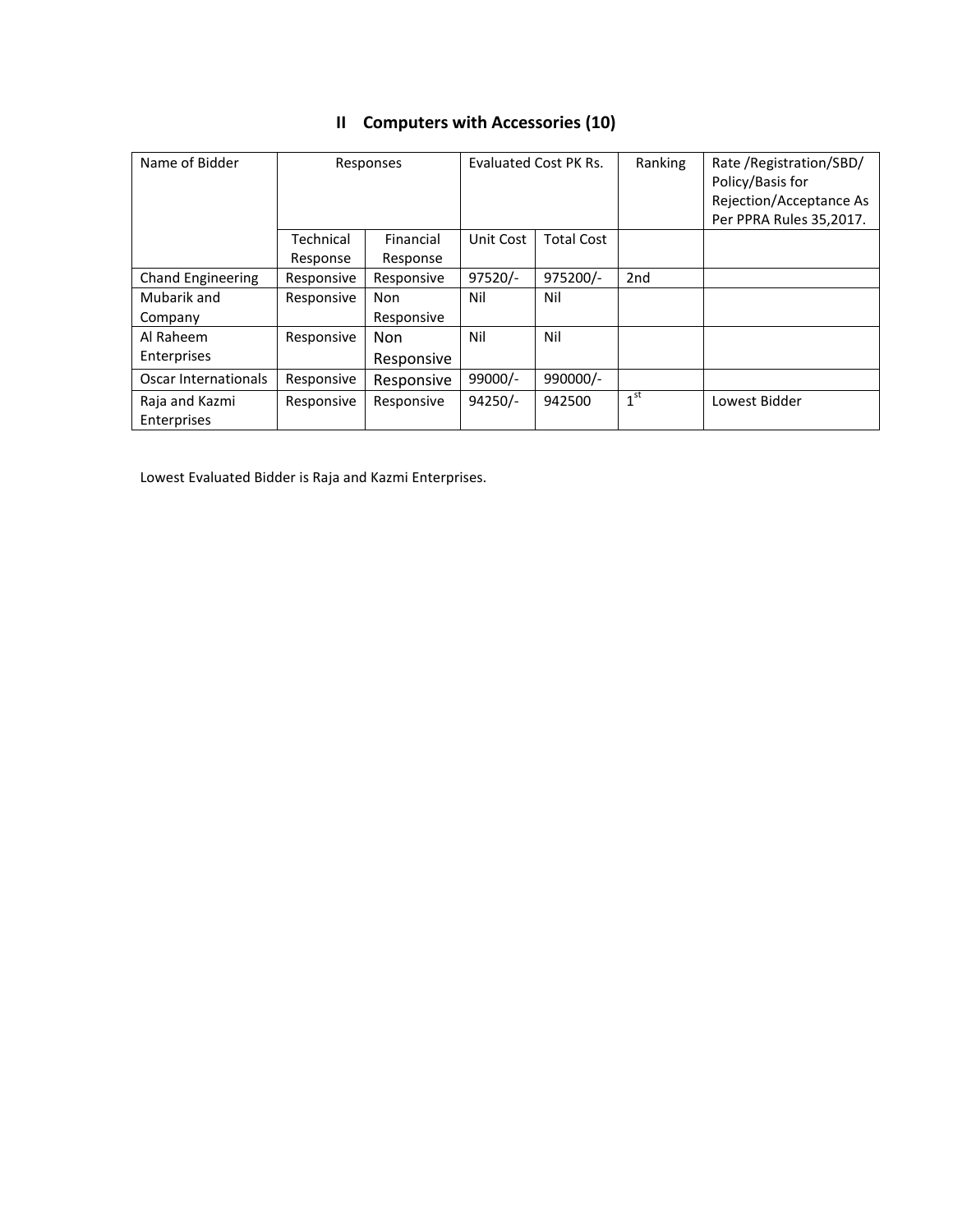| Name of Bidder                |                       | Evaluated Cost PK Rs.<br>Responses |           | Ranking           | Rate / Registration/SBD/<br>Policy/Basis for<br>Rejection/Acceptance As<br>Per PPRA Rules 35,2017. |               |
|-------------------------------|-----------------------|------------------------------------|-----------|-------------------|----------------------------------------------------------------------------------------------------|---------------|
|                               | Technical<br>Response | Financial<br>Response              | Unit Cost | <b>Total Cost</b> |                                                                                                    |               |
| <b>Chand Engineering</b>      | Responsive            | Responsive                         | 49364/-   | 493640/-          | 2 <sub>nd</sub>                                                                                    |               |
| Mubarik and<br>Company        | Responsive            | Non<br>Responsive                  | Nil       | Nil               |                                                                                                    |               |
| Al Raheem<br>Enterprises      | Responsive            | <b>Non</b><br>Responsive           | Nil       | Nil               |                                                                                                    |               |
| Oscar Internationals          | Responsive            | Responsive                         | 45068/-   | 450680/-          | 1 <sup>st</sup>                                                                                    | Lowest Bidder |
| Raja and Kazmi<br>Enterprises | Responsive            | Responsive                         | $53435/-$ | 534350/-          |                                                                                                    |               |

## **III Printer LaserJet :- (10)**

Lowest Evaluated Bidder is Oscar Internationals .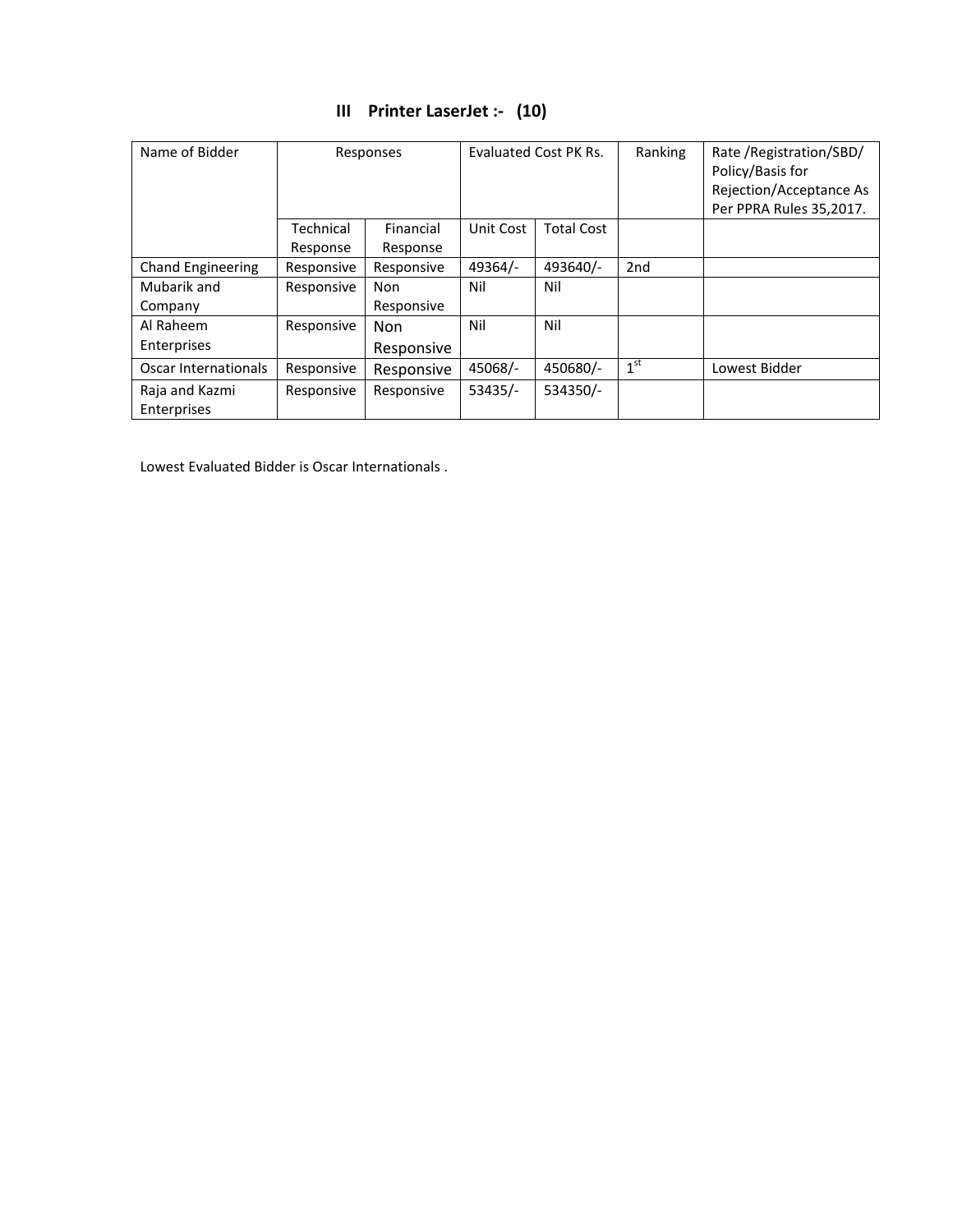|  |  |  | IV Printer LaserJet Coloured :- (01) |  |
|--|--|--|--------------------------------------|--|
|--|--|--|--------------------------------------|--|

| Name of Bidder           |            | Evaluated Cost PK Rs.<br>Responses |           | Ranking           | Rate / Registration/SBD/<br>Policy/Basis for<br>Rejection/Acceptance As<br>Per PPRA Rules 35,2017. |               |
|--------------------------|------------|------------------------------------|-----------|-------------------|----------------------------------------------------------------------------------------------------|---------------|
|                          | Technical  | Financial                          | Unit Cost | <b>Total Cost</b> |                                                                                                    |               |
|                          | Response   | Response                           |           |                   |                                                                                                    |               |
| <b>Chand Engineering</b> | Responsive | Responsive                         | 199000/-  | 199000/-          |                                                                                                    |               |
| Mubarik and              | Responsive | <b>Non</b>                         | Nil       | Nil               |                                                                                                    |               |
| Company                  |            | Responsive                         |           |                   |                                                                                                    |               |
| Al Raheem                | Responsive | <b>Non</b>                         | Nil       | Nil               |                                                                                                    |               |
| Enterprises              |            | Responsive                         |           |                   |                                                                                                    |               |
| Oscar Internationals     | Responsive | Responsive                         | 125190/-  | 125190/-          | 2 <sub>nd</sub>                                                                                    |               |
| Raja and Kazmi           | Responsive | Responsive                         | 109850/-  | 109850/-          | 1 <sup>st</sup>                                                                                    | Lowest Bidder |
| Enterprises              |            |                                    |           |                   |                                                                                                    |               |

Lowest Evaluated Bidder is Raja and Kazmi Enterprises .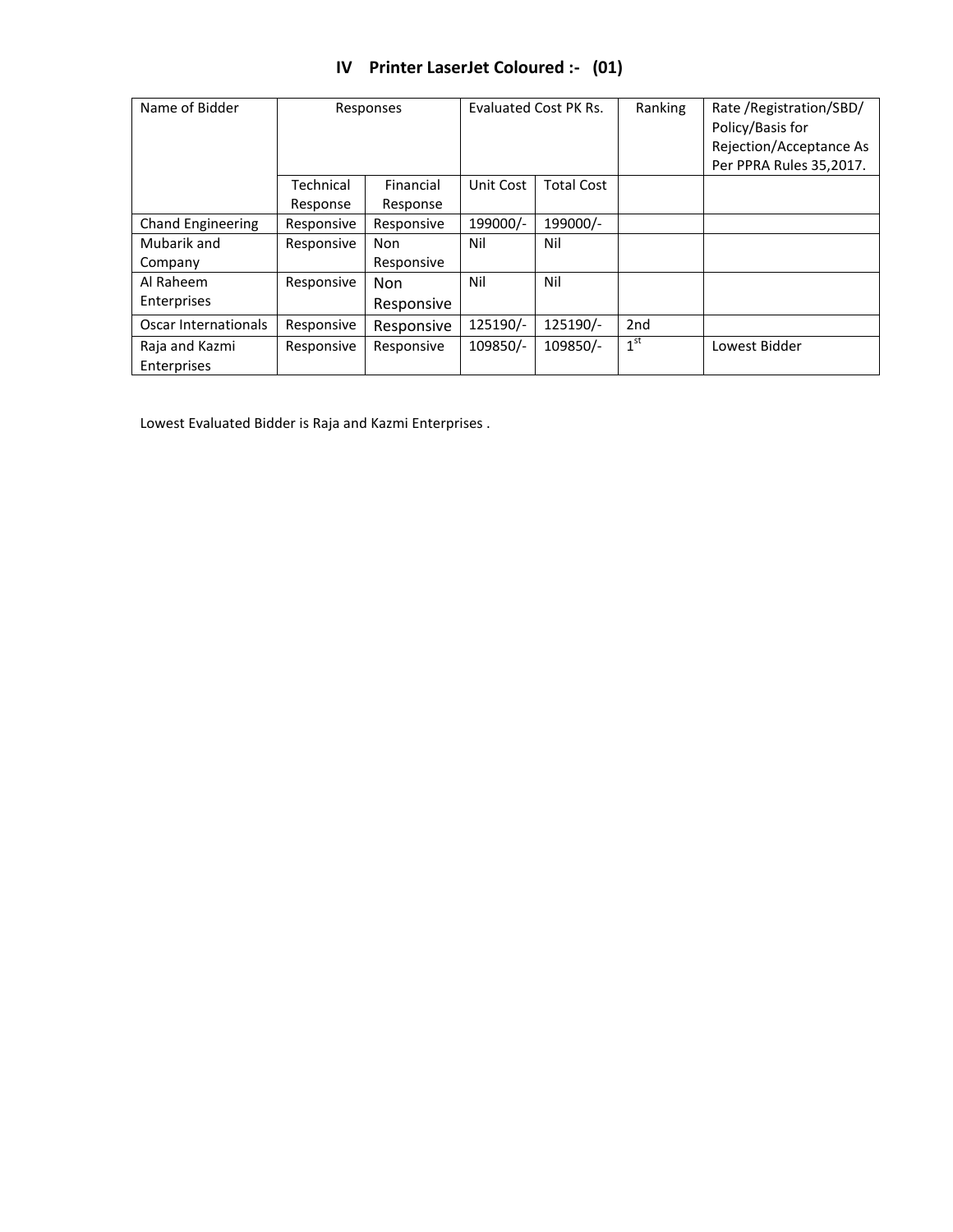| Name of Bidder                | Evaluated Cost PK Rs.<br>Responses |                       |           | Ranking           | Rate / Registration/SBD/<br>Policy/Basis for<br>Rejection/Acceptance As<br>Per PPRA Rules 35,2017. |               |
|-------------------------------|------------------------------------|-----------------------|-----------|-------------------|----------------------------------------------------------------------------------------------------|---------------|
|                               | Technical<br>Response              | Financial<br>Response | Unit Cost | <b>Total Cost</b> |                                                                                                    |               |
| <b>Chand Engineering</b>      | Responsive                         | Responsive            | 59718/-   | 298590/-          |                                                                                                    |               |
| Mubarik and<br>Company        | Responsive                         | Non<br>Responsive     | Nil       | Nil               |                                                                                                    |               |
| Al Raheem<br>Enterprises      | Responsive                         | Responsive            | 48435/-   | 242175/-          | 1 <sup>st</sup>                                                                                    | Lowest Bidder |
| Oscar Internationals          | Responsive                         | Responsive            | 52580/-   | 262900/-          |                                                                                                    |               |
| Raja and Kazmi<br>Enterprises | Responsive                         | Responsive            | 49150/-   | 245750/-          | 2 <sub>nd</sub>                                                                                    |               |

# **V Scanners :- (05)**

Lowest Evaluated Bidder is Al Raheem Enterprises .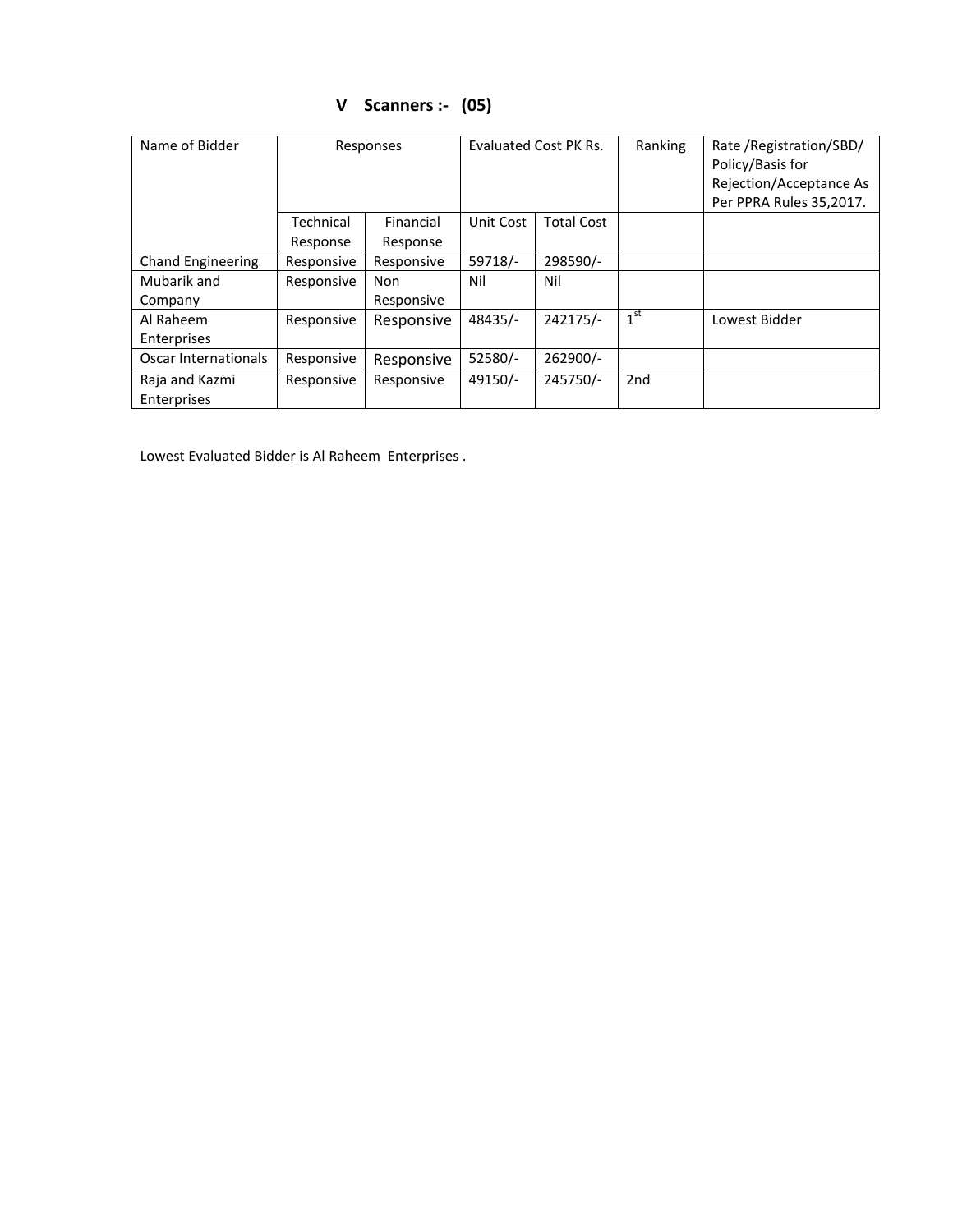| VI Multimedia projector :- (05) |  |
|---------------------------------|--|
|                                 |  |

| Name of Bidder           | Responses  |            | Evaluated Cost PK Rs. |                   | Ranking         | Rate / Registration/SBD/<br>Policy/Basis for<br>Rejection/Acceptance As<br>Per PPRA Rules 35,2017. |
|--------------------------|------------|------------|-----------------------|-------------------|-----------------|----------------------------------------------------------------------------------------------------|
|                          | Technical  | Financial  | Unit Cost             | <b>Total Cost</b> |                 |                                                                                                    |
|                          | Response   | Response   |                       |                   |                 |                                                                                                    |
| <b>Chand Engineering</b> | Responsive | Responsive | 79625/-               | 398125/-          |                 |                                                                                                    |
| Mubarik and              | Responsive | Responsive | $42450/-$             | 212250/-          | 1 <sup>st</sup> | Lowest Bidder                                                                                      |
| Company                  |            |            |                       |                   |                 |                                                                                                    |
| Al Raheem                | Responsive | Responsive | $62000/-$             | 310000/-          | 2 <sub>nd</sub> |                                                                                                    |
| Enterprises              |            |            |                       |                   |                 |                                                                                                    |
| Oscar Internationals     | Responsive | Responsive | 68855/-               | 344275/-          |                 |                                                                                                    |
| Raja and Kazmi           | Responsive | Responsive | $63713/-$             | 318565/-          |                 |                                                                                                    |
| Enterprises              |            |            |                       |                   |                 |                                                                                                    |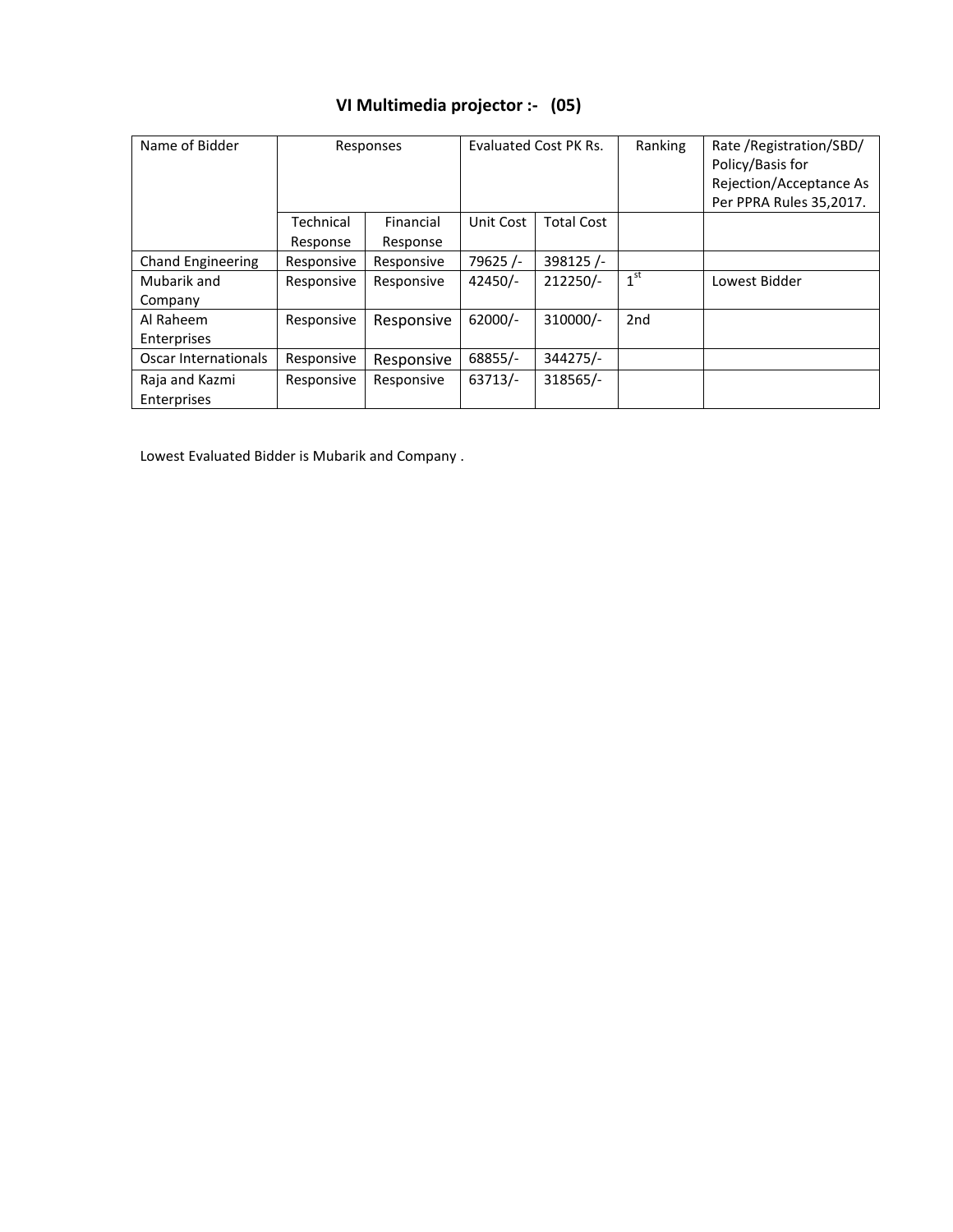| Name of Bidder           |            | Evaluated Cost PK Rs.<br>Responses |           | Ranking           | Rate / Registration/SBD/<br>Policy/Basis for<br>Rejection/Acceptance As<br>Per PPRA Rules 35,2017. |               |
|--------------------------|------------|------------------------------------|-----------|-------------------|----------------------------------------------------------------------------------------------------|---------------|
|                          | Technical  | Financial                          | Unit Cost | <b>Total Cost</b> |                                                                                                    |               |
|                          | Response   | Response                           |           |                   |                                                                                                    |               |
| <b>Chand Engineering</b> | Responsive | Responsive                         | $31053/-$ | 465795/-          |                                                                                                    |               |
| Mubarik and              | Responsive | Responsive                         | 19885/-   | 298275/-          | 1 <sup>st</sup>                                                                                    | Lowest Bidder |
| Company                  |            |                                    |           |                   |                                                                                                    |               |
| Al Raheem                | Responsive | Responsive                         | $21600/-$ | 324000/-          | $2^{nd}$                                                                                           |               |
| Enterprises              |            |                                    |           |                   |                                                                                                    |               |
| Oscar Internationals     | Responsive | Responsive                         | $24412/-$ | 366180/-          |                                                                                                    |               |
| Raja and Kazmi           | Responsive | Responsive                         | $24150/-$ | 362250/-          |                                                                                                    |               |
| Enterprises              |            |                                    |           |                   |                                                                                                    |               |

# **VII Electric Water Dispenser :- (15)**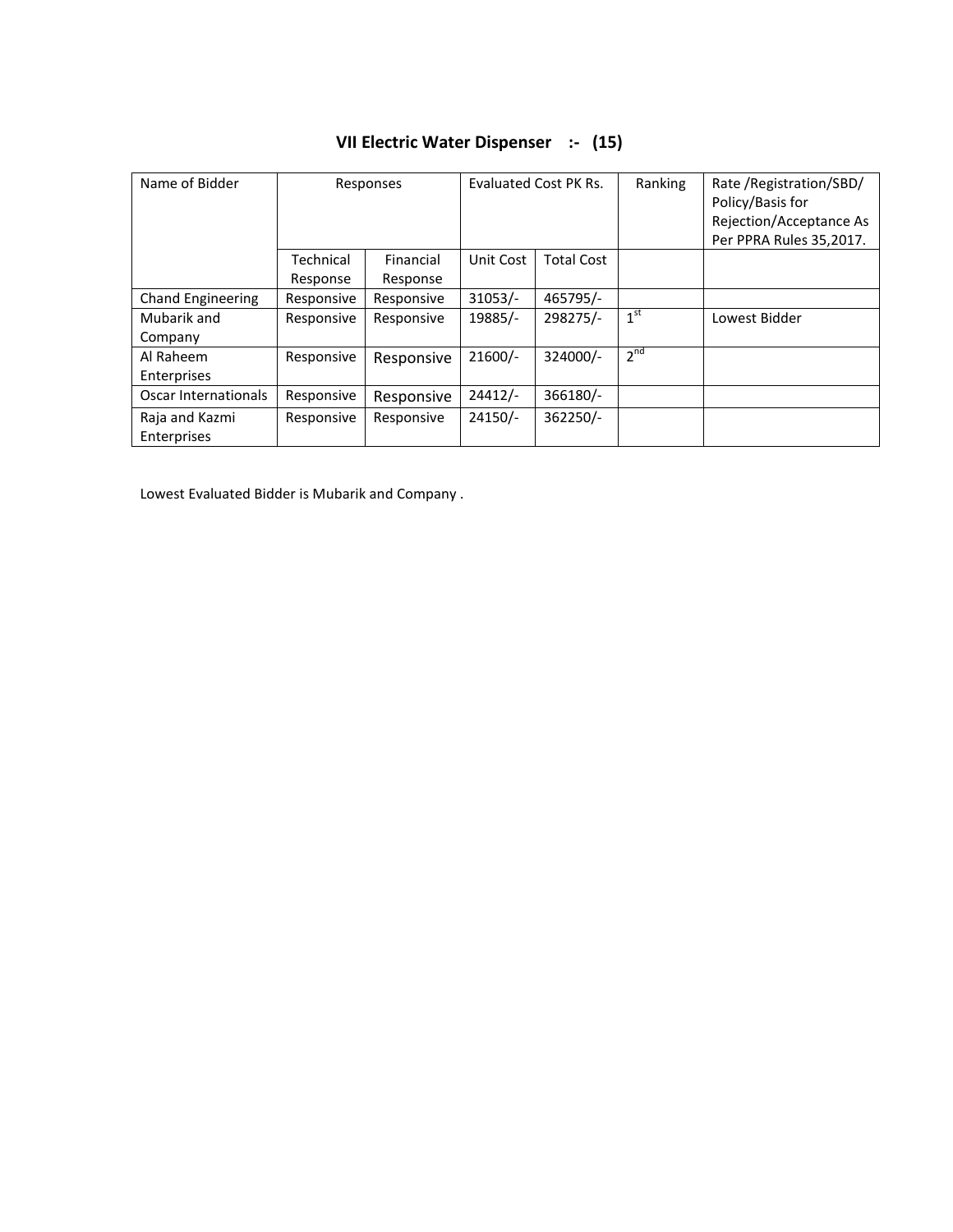|  | VIII Air Conditioner 1 TON:- (02) |  |  |
|--|-----------------------------------|--|--|
|--|-----------------------------------|--|--|

| Name of Bidder                |                       | Responses             | Evaluated Cost PK Rs. |                   | Ranking         | Rate / Registration / SBD /<br>Policy/Basis for<br>Rejection/Acceptance As<br>Per PPRA Rules 35,2017. |
|-------------------------------|-----------------------|-----------------------|-----------------------|-------------------|-----------------|-------------------------------------------------------------------------------------------------------|
|                               | Technical<br>Response | Financial<br>Response | Unit Cost             | <b>Total Cost</b> |                 |                                                                                                       |
| Chand Engineering             | Responsive            | Responsive            | $100327/-$            | $200654/-$        |                 |                                                                                                       |
| Mubarik and<br>Company        | Responsive            | Responsive            | 63900/-               | 127800/-          | 1 <sup>st</sup> | Lowest Bidder                                                                                         |
| Al Raheem<br>Enterprises      | Responsive            | Responsive            | 71000/-               | 142000/-          | 2 <sub>nd</sub> |                                                                                                       |
| Oscar Internationals          | Responsive            | Responsive            | 85129/-               | 170258/-          |                 |                                                                                                       |
| Raja and Kazmi<br>Enterprises | Responsive            | Responsive            | 76810/-               | 153620/-          |                 |                                                                                                       |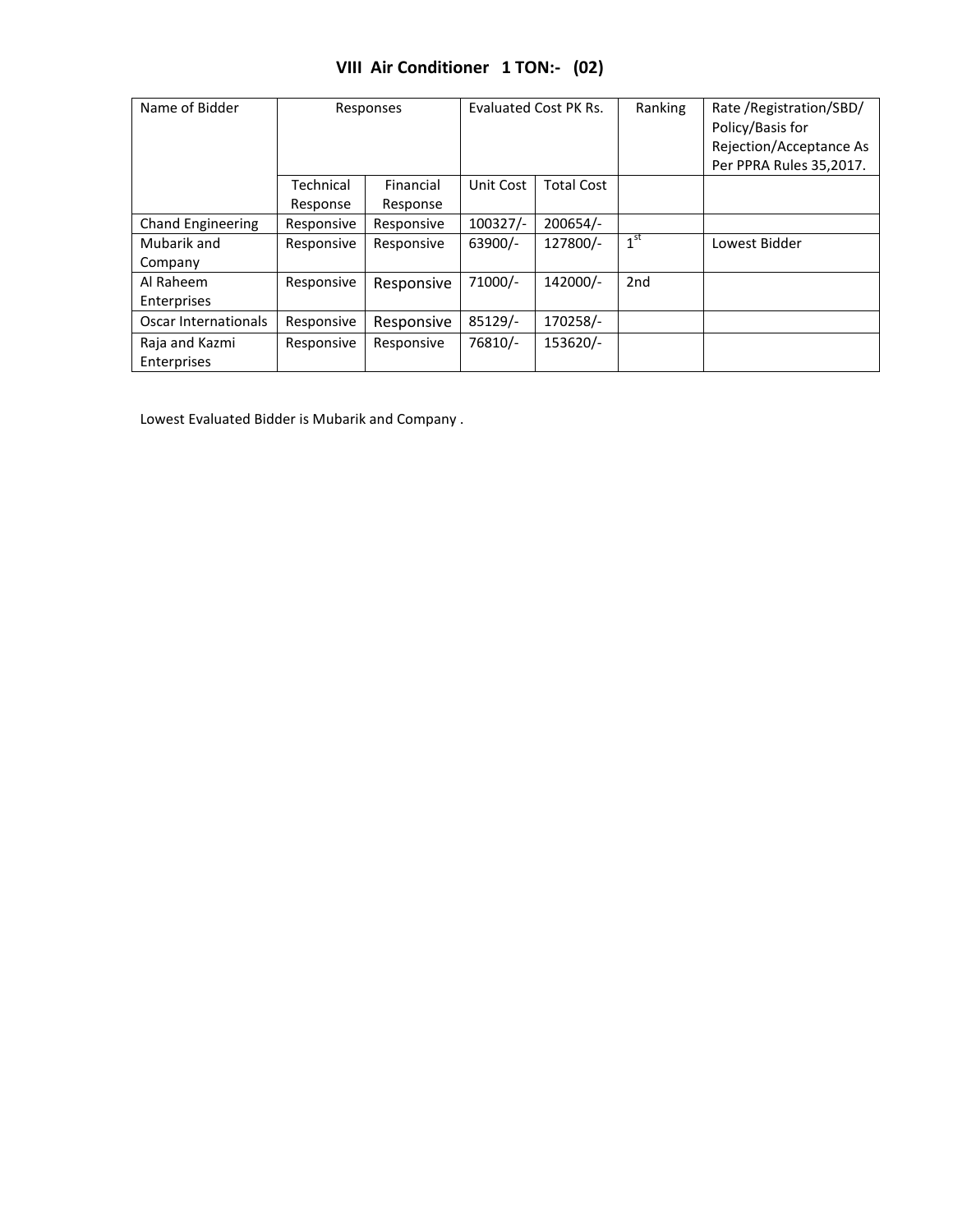|  | IX Air Conditioner 1.5 TON: - (05) |  |  |
|--|------------------------------------|--|--|
|--|------------------------------------|--|--|

| Name of Bidder           | Responses             |                       | Evaluated Cost PK Rs. |                   | Ranking         | Rate / Registration/SBD/<br>Policy/Basis for<br>Rejection/Acceptance As<br>Per PPRA Rules 35,2017. |
|--------------------------|-----------------------|-----------------------|-----------------------|-------------------|-----------------|----------------------------------------------------------------------------------------------------|
|                          | Technical<br>Response | Financial<br>Response | Unit Cost             | <b>Total Cost</b> |                 |                                                                                                    |
|                          |                       |                       |                       |                   |                 |                                                                                                    |
| <b>Chand Engineering</b> | Responsive            | Responsive            | 115456/-              | 577280/-          |                 |                                                                                                    |
| Mubarik and              | Responsive            | Responsive            | 74900/-               | 374500/-          | 1 <sup>st</sup> | Lowest Bidder                                                                                      |
| Company                  |                       |                       |                       |                   |                 |                                                                                                    |
| Al Raheem                | Responsive            | Responsive            | 85000/-               | 425000/-          | 2 <sub>nd</sub> |                                                                                                    |
| Enterprises              |                       |                       |                       |                   |                 |                                                                                                    |
| Oscar Internationals     | Responsive            | Responsive            | 97648/-               | 488240/-          |                 |                                                                                                    |
| Raja and Kazmi           | Responsive            | Responsive            | $92640/-$             | 463200/-          |                 |                                                                                                    |
| Enterprises              |                       |                       |                       |                   |                 |                                                                                                    |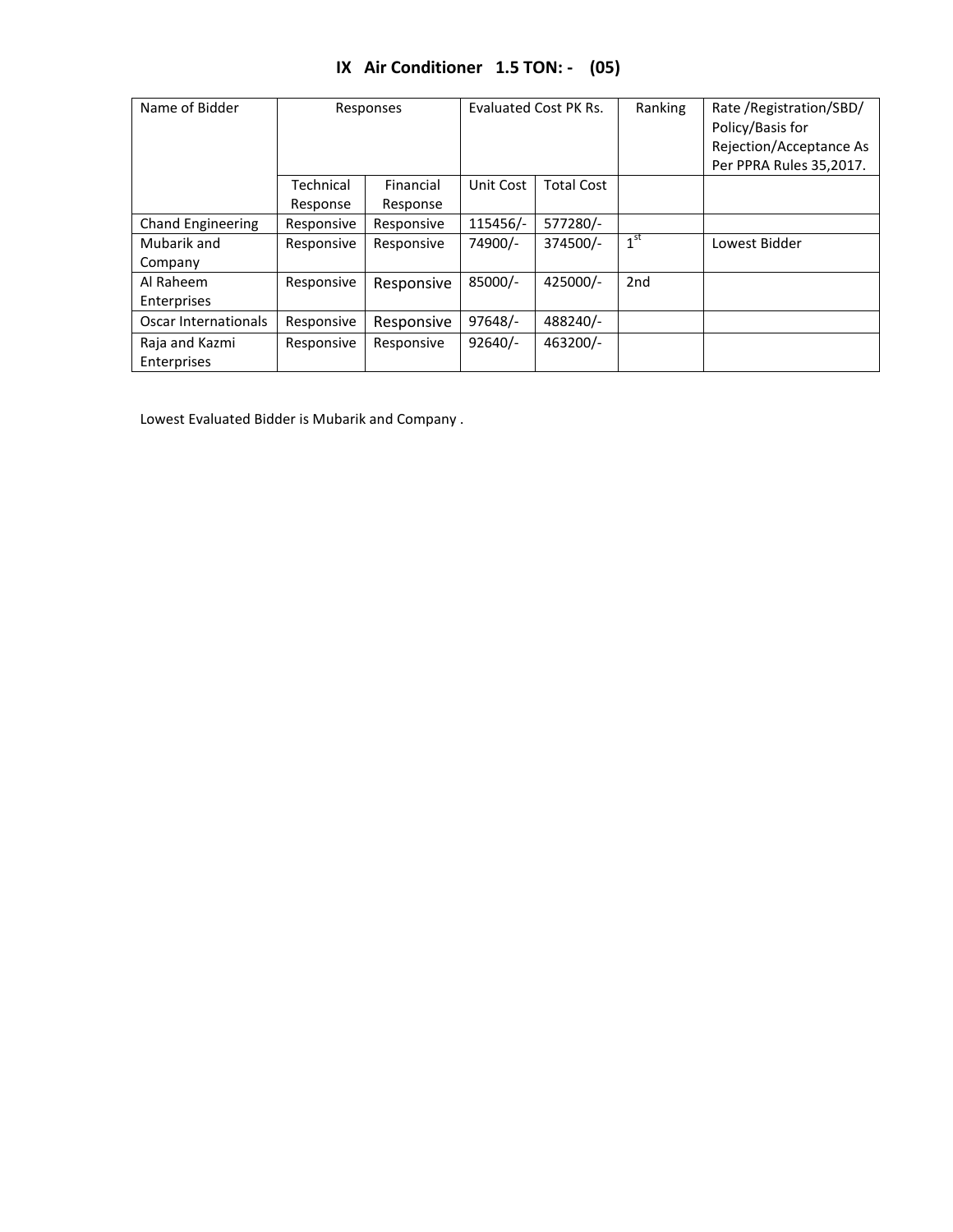# **x Refrigerator :- (10)**

| Name of Bidder           | Responses  |            | Evaluated Cost PK Rs. |                   | Ranking         | Rate / Registration/SBD/<br>Policy/Basis for<br>Rejection/Acceptance As<br>Per PPRA Rules 35,2017. |
|--------------------------|------------|------------|-----------------------|-------------------|-----------------|----------------------------------------------------------------------------------------------------|
|                          | Technical  | Financial  | Unit Cost             | <b>Total Cost</b> |                 |                                                                                                    |
|                          | Response   | Response   |                       |                   |                 |                                                                                                    |
| <b>Chand Engineering</b> | Responsive | Responsive | $61311/-$             | $613110/-$        |                 |                                                                                                    |
| Mubarik and              | Responsive | Responsive | 48850/-               | 488500/-          |                 |                                                                                                    |
| Company                  |            |            |                       |                   |                 |                                                                                                    |
| Al Raheem                | Responsive | Responsive | $41445/-$             | 414450/-          | 1 <sup>st</sup> | Lowest Bidder                                                                                      |
| Enterprises              |            |            |                       |                   |                 |                                                                                                    |
| Oscar Internationals     | Responsive | Responsive | 48824/-               | 488240/-          | 2 <sub>nd</sub> |                                                                                                    |
| Raja and Kazmi           | Responsive | Responsive | $51730/-$             | 517300            |                 |                                                                                                    |
| Enterprises              |            |            |                       |                   |                 |                                                                                                    |

Lowest Evaluated Bidder is Al Raheem Enterprises.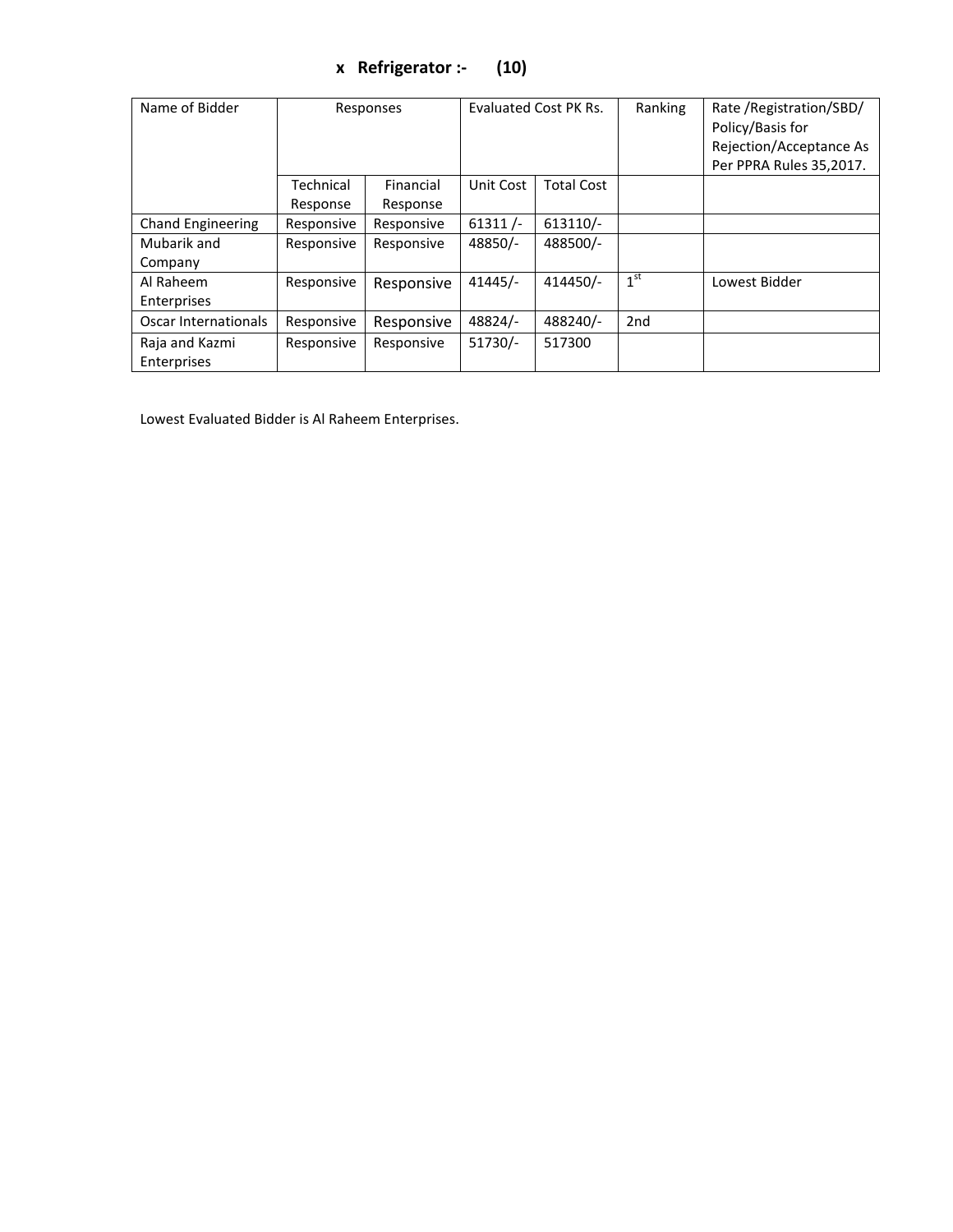# **XI Camera (DSLR) (01)**

| Name of Bidder                       |                       | Responses             | Evaluated Cost PK Rs. |                   | Ranking         | Rate / Registration / SBD /<br>Policy/Basis for<br>Rejection/Acceptance As<br>Per PPRA Rules 35,2017. |
|--------------------------------------|-----------------------|-----------------------|-----------------------|-------------------|-----------------|-------------------------------------------------------------------------------------------------------|
|                                      | Technical<br>Response | Financial<br>Response | Unit Cost             | <b>Total Cost</b> |                 |                                                                                                       |
| <b>Chand Engineering</b>             | Responsive            | Responsive            | 140140/-              | 140140/-          |                 |                                                                                                       |
| Mubarik and<br>Company               | Responsive            | Responsive            | 78800/-               | 78800/-           |                 |                                                                                                       |
| Al Raheem<br>Enterprises             | Responsive            | Responsive            | $61725/-$             | $61725/-$         | 2 <sub>nd</sub> |                                                                                                       |
| Oscar Internationals                 | Responsive            | Responsive            | 117053/-              | 117053/-          |                 |                                                                                                       |
| Raja and Kazmi<br><b>Enterprises</b> | Responsive            | Responsive            | $55112$ //-           | $55112$ //-       | 1 <sup>st</sup> | Lowest Bidder                                                                                         |

Lowest Evaluated Bidder is Raja and Kazmi Enterprises.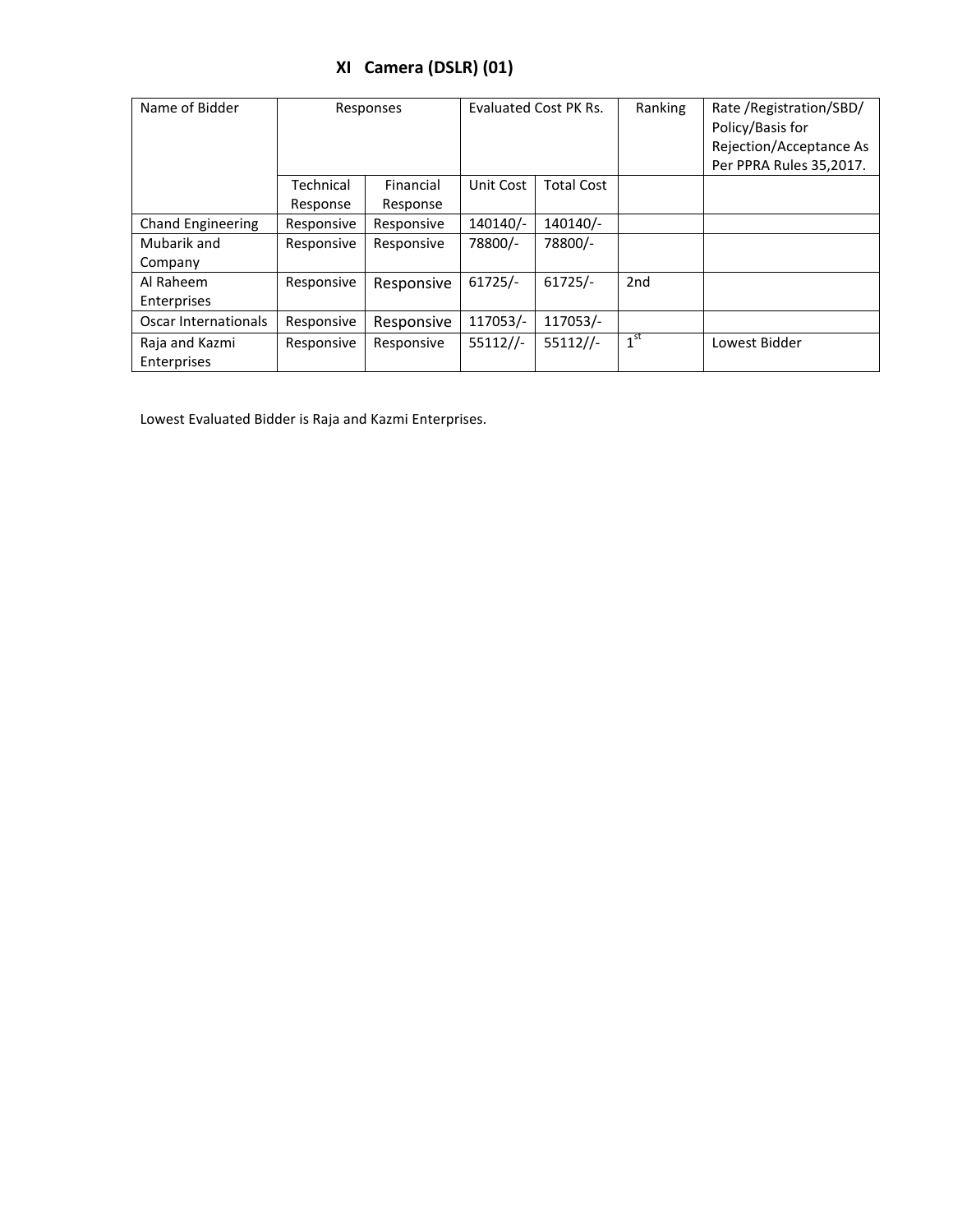## **XII Camera (Digital) (04)**

| Name of Bidder                | Responses             |                       | Evaluated Cost PK Rs. |                   | Ranking         | Rate / Registration / SBD /<br>Policy/Basis for<br>Rejection/Acceptance As<br>Per PPRA Rules 35,2017. |
|-------------------------------|-----------------------|-----------------------|-----------------------|-------------------|-----------------|-------------------------------------------------------------------------------------------------------|
|                               | Technical<br>Response | Financial<br>Response | Unit Cost             | <b>Total Cost</b> |                 |                                                                                                       |
| <b>Chand Engineering</b>      | Responsive            | Responsive            | $23091/-$             | $92364/-$         |                 |                                                                                                       |
| Mubarik and<br>Company        | Responsive            | Responsive            | 19940/-               | 79760/-           |                 |                                                                                                       |
| Al Raheem<br>Enterprises      | Responsive            | Responsive            | 18725/-               | 74900/-           | 1 <sup>st</sup> | Lowest Bidder                                                                                         |
| Oscar Internationals          | Responsive            | Responsive            | 19404/-               | 77616/-           | 2 <sub>nd</sub> |                                                                                                       |
| Raja and Kazmi<br>Enterprises | Responsive            | Responsive            | $24150/-$             | $96600/-$         |                 |                                                                                                       |

Lowest Evaluated Bidder is Al-Raheem Enterprises.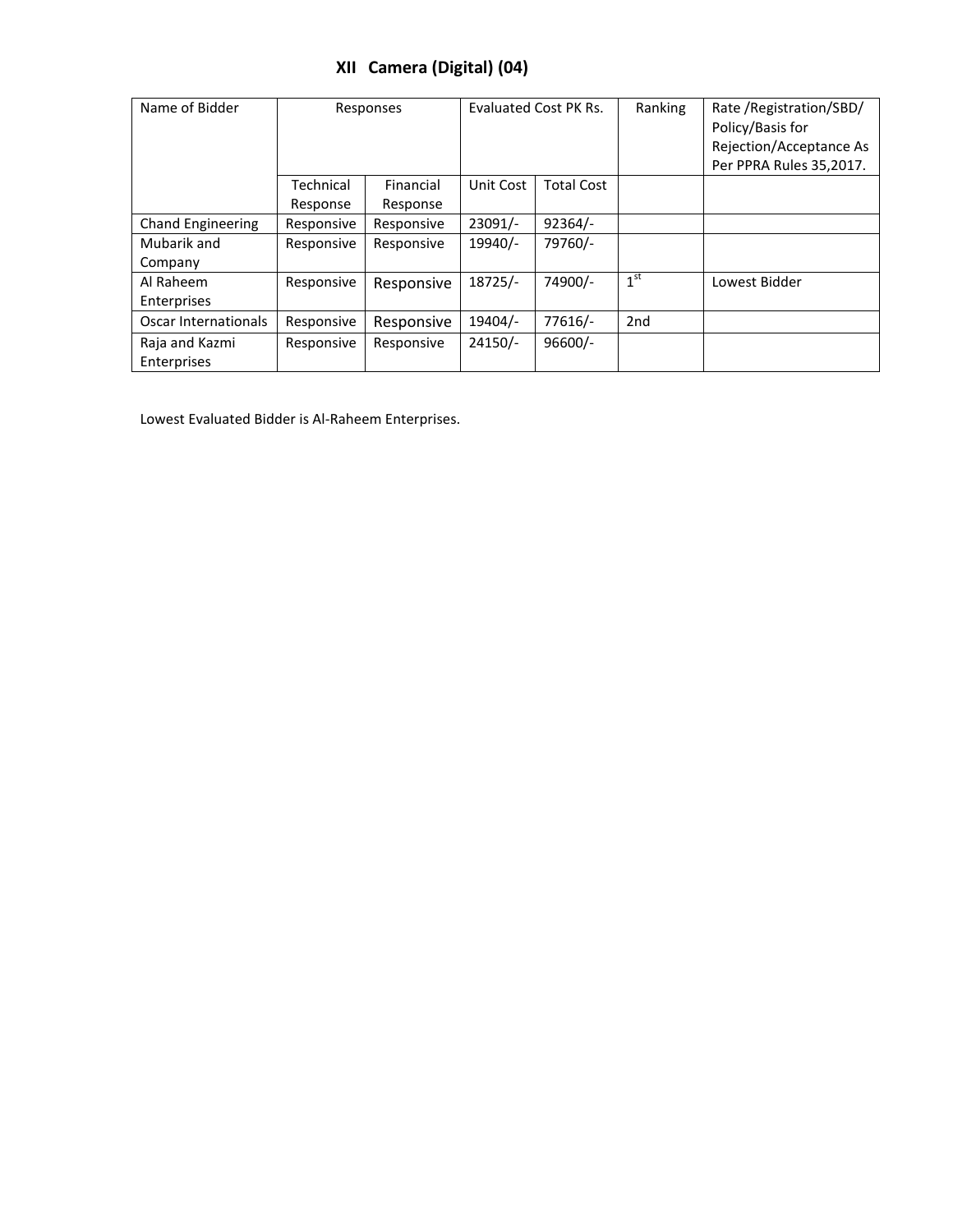## **XIII UPS with 2 Batteries (05)**

| Name of Bidder                | Responses             |                       | Evaluated Cost PK Rs. |                   | Ranking         | Rate / Registration / SBD /<br>Policy/Basis for<br>Rejection/Acceptance As<br>Per PPRA Rules 35,2017. |
|-------------------------------|-----------------------|-----------------------|-----------------------|-------------------|-----------------|-------------------------------------------------------------------------------------------------------|
|                               | Technical<br>Response | Financial<br>Response | Unit Cost             | <b>Total Cost</b> |                 |                                                                                                       |
| <b>Chand Engineering</b>      | Responsive            | Responsive            | 84402/-               | 422010            |                 |                                                                                                       |
| Mubarik and<br>Company        | Responsive            | Responsive            | 38800/-               | 194000/-          | 1 <sup>st</sup> | Lowest Bidder                                                                                         |
| Al Raheem<br>Enterprises      | Responsive            | Responsive            | 49475/-               | 247375/-          |                 |                                                                                                       |
| Oscar Internationals          | Responsive            | Responsive            | 45694/-               | 228470/-          | 2 <sub>nd</sub> |                                                                                                       |
| Raja and Kazmi<br>Enterprises | Responsive            | Responsive            | 84310/-               | 421550/-          |                 |                                                                                                       |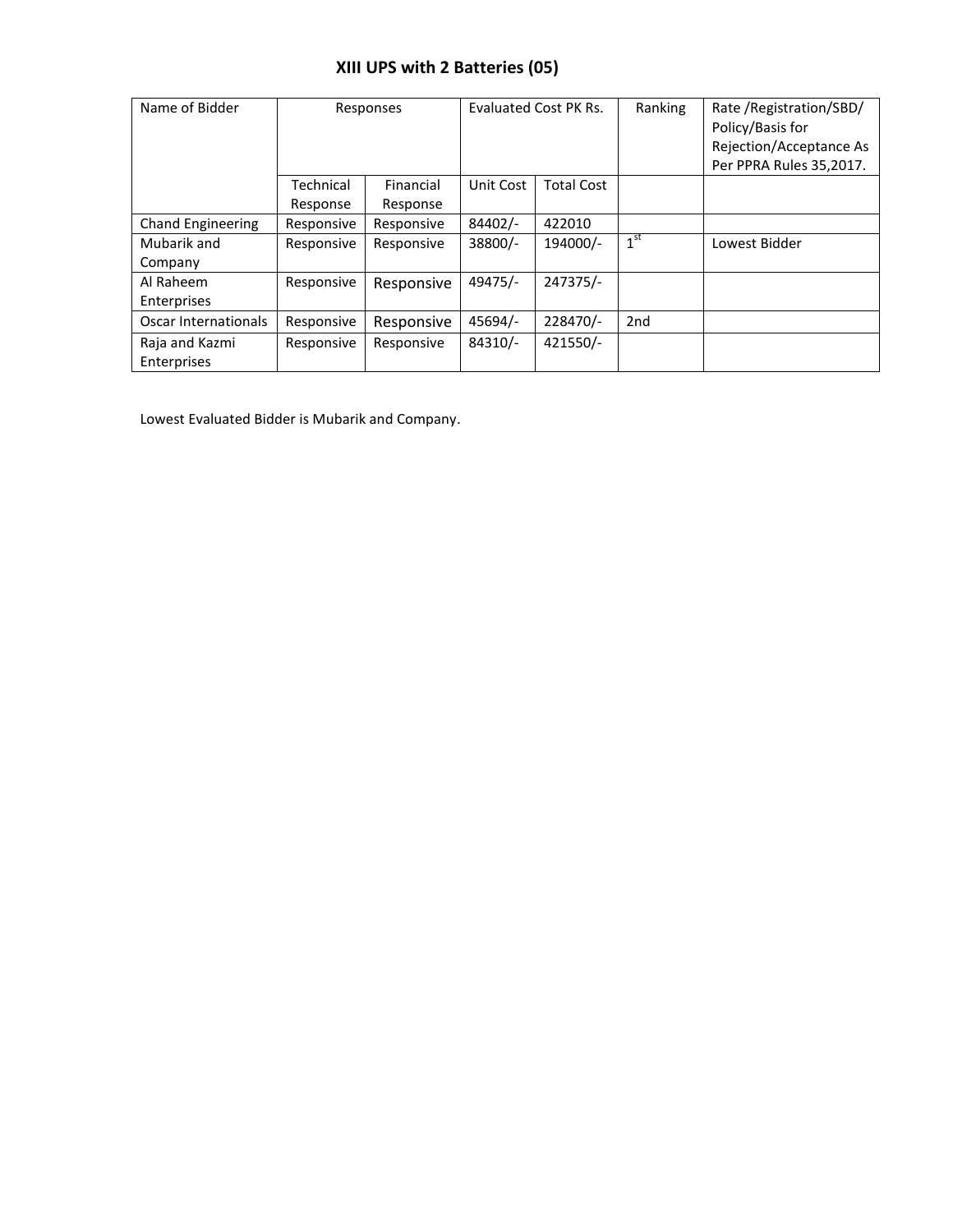# **I Officer Tables (05)**

| Name of Bidder           | Responses             |                       |           | Evaluated Cost PK Rs. |                 | Rate / Registration/SBD/<br>Policy/Basis for<br>Rejection/Acceptance As<br>Per PPRA Rules 35,2017. |
|--------------------------|-----------------------|-----------------------|-----------|-----------------------|-----------------|----------------------------------------------------------------------------------------------------|
|                          | Technical<br>Response | Financial<br>Response | Unit Cost | <b>Total Cost</b>     |                 |                                                                                                    |
| Qazzafi Surgicals        | Responsive            | Responsive            | 18000/-   | $90000/-$             |                 |                                                                                                    |
| Mubarik and              | Responsive            | Responsive            | 18880/-   | $94400/-$             |                 |                                                                                                    |
| Company                  |                       |                       |           |                       |                 |                                                                                                    |
| Khazana Trading          | Responsive            | Responsive            | 15795/-   | 78975/-               | 2 <sub>nd</sub> |                                                                                                    |
| Agency                   |                       |                       |           |                       |                 |                                                                                                    |
| Al-Raheem                | Responsive            | Responsive            | 14435/-   | 72175/-               | 1 <sup>st</sup> | Lowest Bidder                                                                                      |
| Enterprises              |                       |                       |           |                       |                 |                                                                                                    |
| Raja and Kazmi           | Responsive            | Responsive            | 19490/-   | 97450/-               |                 |                                                                                                    |
| Enterprises              |                       |                       |           |                       |                 |                                                                                                    |
| <b>Chand Engineering</b> | Responsive            | Responsive            | 19110/-   | $95550/-$             |                 |                                                                                                    |

Lowest Evaluated Bidder is Ai- Raheem Enterprises.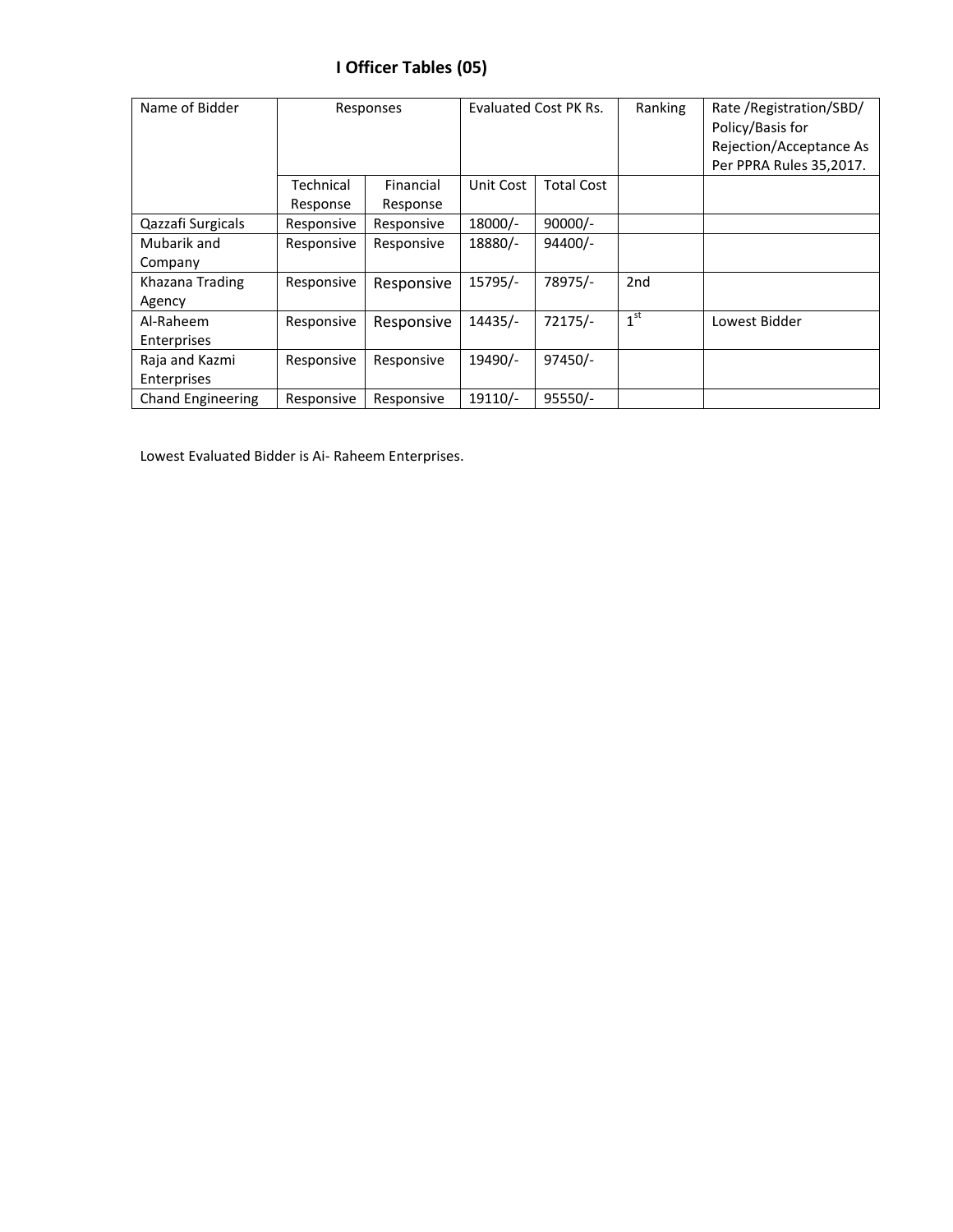| Name of Bidder           | Responses             |                       | Evaluated Cost PK Rs. |                   | Ranking         | Rate / Registration/SBD/<br>Policy/Basis for<br>Rejection/Acceptance As<br>Per PPRA Rules 35,2017. |
|--------------------------|-----------------------|-----------------------|-----------------------|-------------------|-----------------|----------------------------------------------------------------------------------------------------|
|                          | Technical<br>Response | Financial<br>Response | Unit Cost             | <b>Total Cost</b> |                 |                                                                                                    |
| Qazzafi Surgicals        | Responsive            | Responsive            | 7500/-                | $225000/-$        |                 |                                                                                                    |
| Mubarik and              | Responsive            | Responsive            | $10950/-$             | 328500/-          |                 |                                                                                                    |
| Company                  |                       |                       |                       |                   |                 |                                                                                                    |
| Khazana Trading          | Responsive            | Responsive            | $8190/-$              | 245700/-          |                 |                                                                                                    |
| Agency                   |                       |                       |                       |                   |                 |                                                                                                    |
| Al-Raheem                | Responsive            | Responsive            | $4745/-$              | 142350/-          |                 |                                                                                                    |
| Enterprises              |                       |                       |                       |                   |                 |                                                                                                    |
| Raja and Kazmi           | Responsive            | Responsive            | $4483/-$              | 134490/-          | 2 <sub>nd</sub> |                                                                                                    |
| Enterprises              |                       |                       |                       |                   |                 |                                                                                                    |
| <b>Chand Engineering</b> | Responsive            | Responsive            | $3172/-$              | $95160/-$         | 1 <sup>st</sup> | Lowest Bidder                                                                                      |

# **II Officer Visitor's chairs (ordinary):- (30)**

Lowest Evaluated Bidder is Chand Engineering.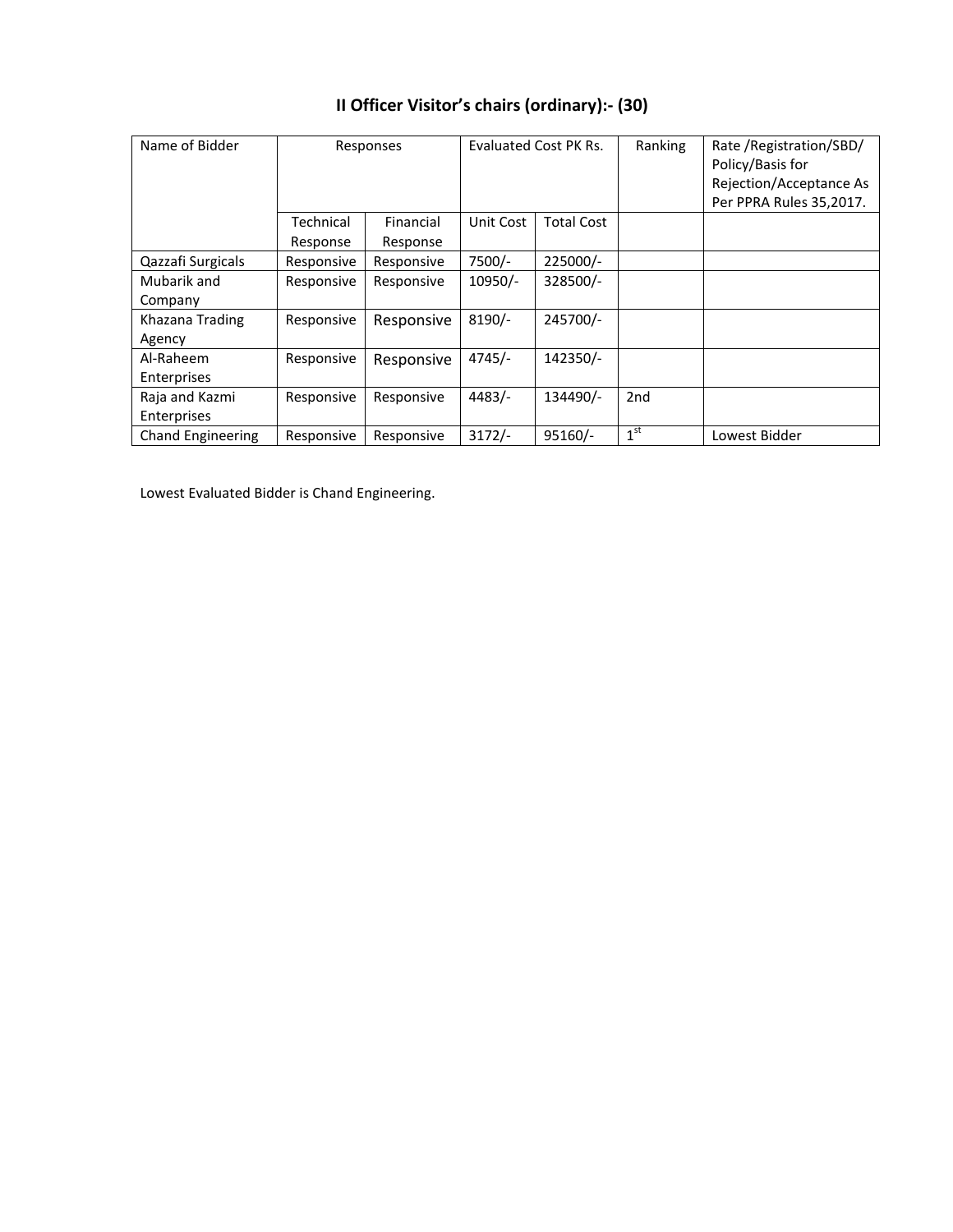| Name of Bidder           | Responses  |            |            | Evaluated Cost PK Rs. | Ranking         | Rate / Registration/SBD/ |
|--------------------------|------------|------------|------------|-----------------------|-----------------|--------------------------|
|                          |            |            |            |                       |                 | Policy/Basis for         |
|                          |            |            |            |                       |                 | Rejection/Acceptance As  |
|                          |            |            |            |                       |                 | Per PPRA Rules 35,2017.  |
|                          | Technical  | Financial  | Unit Cost  | Total Cost            |                 |                          |
|                          | Response   | Response   |            |                       |                 |                          |
| Qazzafi Surgicals        | Responsive | Non        | <b>NIL</b> | <b>NIL</b>            |                 |                          |
|                          |            | Responsive |            |                       |                 |                          |
| Mubarik and              | Responsive | Responsive | 2960/-     | 59200/-               | 1 <sup>st</sup> | Lowest Bidder            |
| Company                  |            |            |            |                       |                 |                          |
| Khazana Trading          | Responsive | Responsive | 4680/-     | 93600/-               |                 |                          |
| Agency                   |            |            |            |                       |                 |                          |
| Al-Raheem                | Responsive | Responsive | $4175/-$   | 83500/-               |                 |                          |
| Enterprises              |            |            |            |                       |                 |                          |
| Raja and Kazmi           | Responsive | Responsive | $6230/-$   | 124600/-              |                 |                          |
| Enterprises              |            |            |            |                       |                 |                          |
| <b>Chand Engineering</b> | Responsive | Responsive | $4087/-$   | 81740/-               | 2 <sub>nd</sub> |                          |

### **III Sofa single Settee without Arms Single (20)**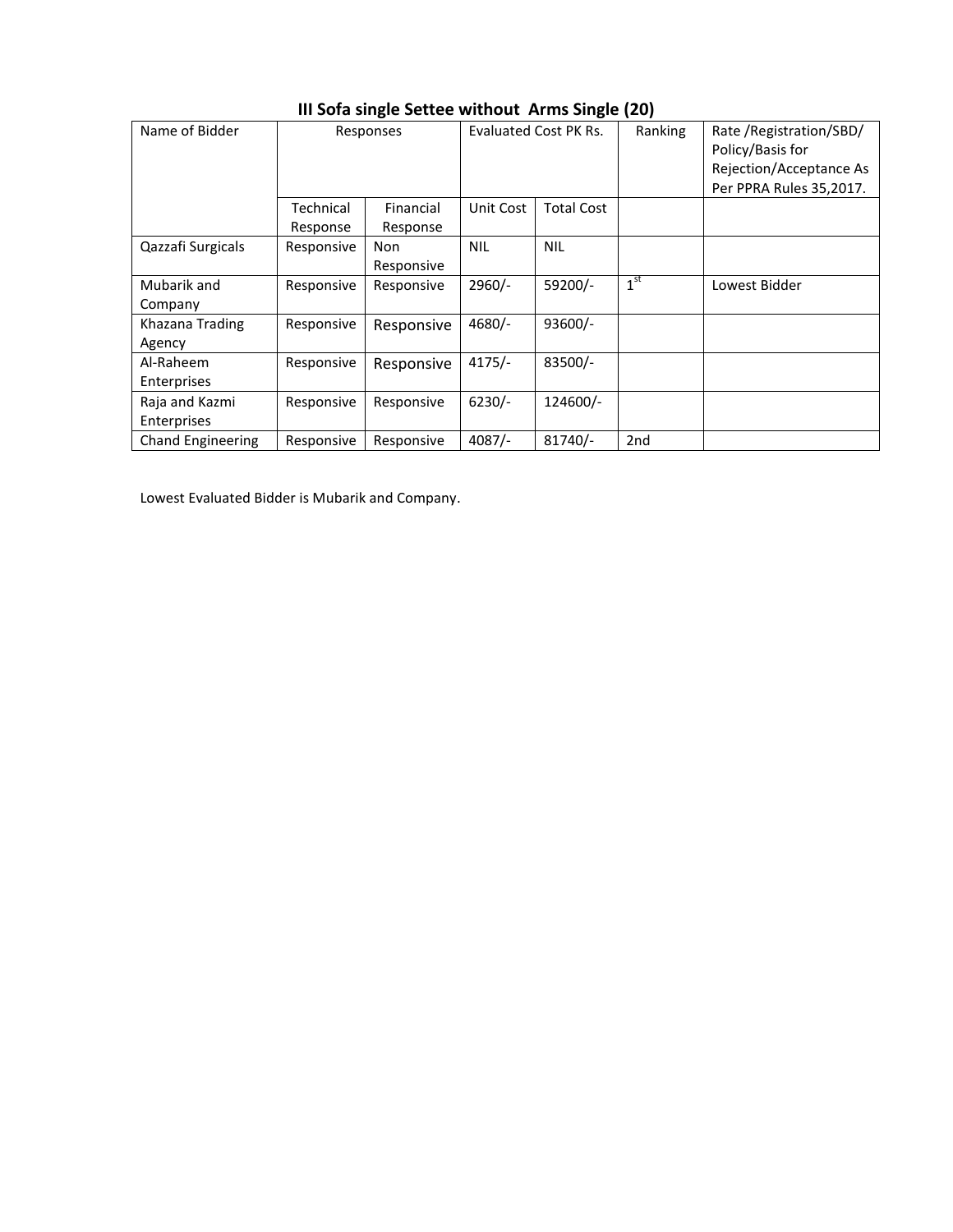| Name of Bidder           |            | Responses  |            | Evaluated Cost PK Rs. | Ranking         | Rate / Registration/SBD/ |
|--------------------------|------------|------------|------------|-----------------------|-----------------|--------------------------|
|                          |            |            |            |                       |                 | Policy/Basis for         |
|                          |            |            |            |                       |                 | Rejection/Acceptance As  |
|                          |            |            |            |                       |                 | Per PPRA Rules 35,2017.  |
|                          | Technical  | Financial  | Unit Cost  | <b>Total Cost</b>     |                 |                          |
|                          | Response   | Response   |            |                       |                 |                          |
| Qazzafi Surgicals        | Responsive | Non        | <b>NIL</b> | <b>NIL</b>            |                 |                          |
|                          |            | Responsive |            |                       |                 |                          |
| Mubarik and              | Responsive | Responsive | 8880/-     | 133200/-              |                 |                          |
| Company                  |            |            |            |                       |                 |                          |
| Khazana Trading          | Responsive | Responsive | $8775/-$   | $131625/-$            | 2 <sub>nd</sub> |                          |
| Agency                   |            |            |            |                       |                 |                          |
| Al-Raheem                | Responsive | Responsive | 8499/-     | 127485/-              | 1 <sup>st</sup> | Lowest Bidder            |
| Enterprises              |            |            |            |                       |                 |                          |
| Raja and Kazmi           | Responsive | Responsive | 13900/-    | 208500/-              |                 |                          |
| Enterprises              |            |            |            |                       |                 |                          |
| <b>Chand Engineering</b> | Responsive | Responsive | 13107/-    | 196605/-              |                 |                          |

#### **IV Staff Table (15)**

Lowest Evaluated Bidder is Al- Raheem Enterprises.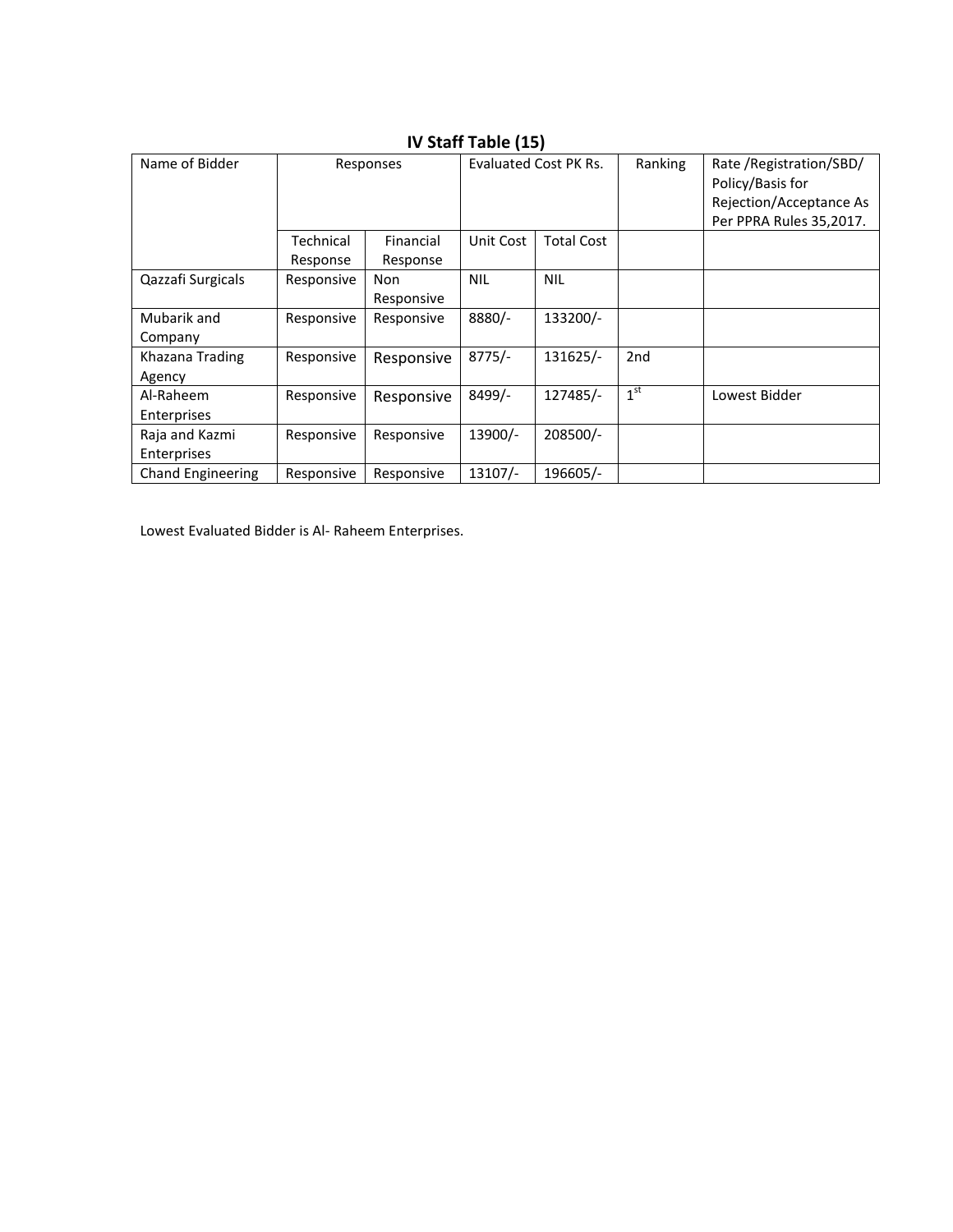| Name of Bidder           |            | Responses         |            | Evaluated Cost PK Rs. |                 | Rate / Registration/SBD/<br>Policy/Basis for<br>Rejection/Acceptance As<br>Per PPRA Rules 35,2017. |
|--------------------------|------------|-------------------|------------|-----------------------|-----------------|----------------------------------------------------------------------------------------------------|
|                          | Technical  | Financial         | Unit Cost  | <b>Total Cost</b>     |                 |                                                                                                    |
|                          | Response   | Response          |            |                       |                 |                                                                                                    |
| Qazzafi Surgicals        | Responsive | Non<br>Responsive | <b>NIL</b> | <b>NIL</b>            |                 |                                                                                                    |
| Mubarik and              | Responsive | Responsive        | 11830/-    | 354900/-              | 2nd             |                                                                                                    |
| Company                  |            |                   |            |                       |                 |                                                                                                    |
| Khazana Trading          | Responsive | Responsive        | 13689/-    | 410670/-              |                 |                                                                                                    |
| Agency                   |            |                   |            |                       |                 |                                                                                                    |
| Al-Raheem                | Responsive | Responsive        | 15535/-    | 466050/-              |                 |                                                                                                    |
| Enterprises              |            |                   |            |                       |                 |                                                                                                    |
| Raja and Kazmi           | Responsive | Responsive        | 12930/-    | 387900/-              |                 |                                                                                                    |
| Enterprises              |            |                   |            |                       |                 |                                                                                                    |
| <b>Chand Engineering</b> | Responsive | Responsive        | $9516/-$   | 285480/-              | 1 <sup>st</sup> | Lowest Bidder                                                                                      |

### **V Single bed: (30)**

Lowest Evaluated Bidder is Chand Engineering.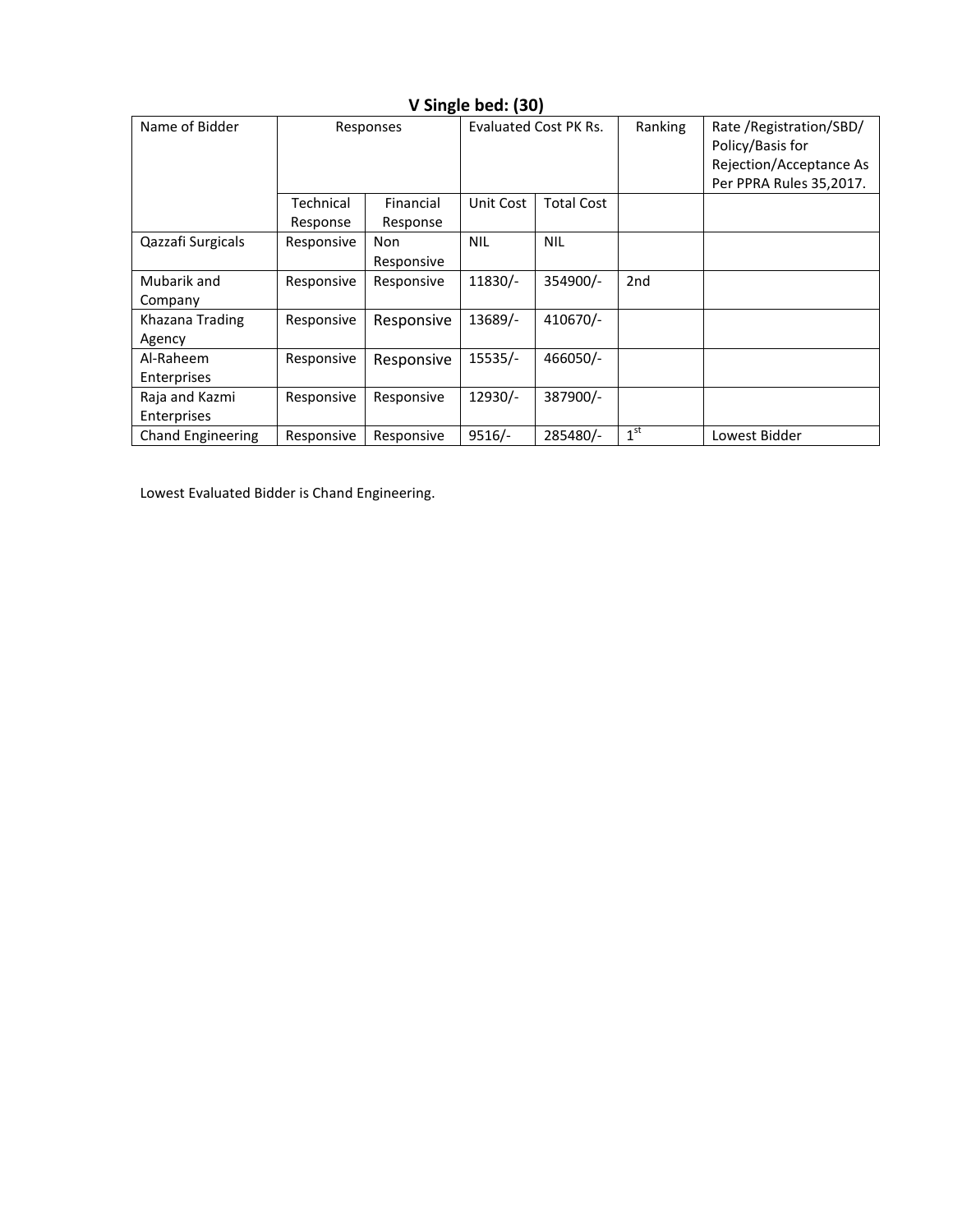| Name of Bidder           |            |            | Evaluated Cost PK Rs. |                   | Ranking         | Rate / Registration/SBD/ |
|--------------------------|------------|------------|-----------------------|-------------------|-----------------|--------------------------|
|                          | Responses  |            |                       |                   |                 |                          |
|                          |            |            |                       |                   |                 | Policy/Basis for         |
|                          |            |            |                       |                   |                 | Rejection/Acceptance As  |
|                          |            |            |                       |                   |                 | Per PPRA Rules 35,2017.  |
|                          | Technical  | Financial  | Unit Cost             | <b>Total Cost</b> |                 |                          |
|                          | Response   | Response   |                       |                   |                 |                          |
| Qazzafi Surgicals        | Responsive | Non        | <b>NIL</b>            | <b>NIL</b>        |                 |                          |
|                          |            | Responsive |                       |                   |                 |                          |
| Mubarik and              | Responsive | Responsive | $6390/-$              | 191700/-          | 2 <sub>nd</sub> |                          |
| Company                  |            |            |                       |                   |                 |                          |
| Khazana Trading          | Responsive | Responsive | $7020/-$              | 210600/-          |                 |                          |
| Agency                   |            |            |                       |                   |                 |                          |
| Al-Raheem                | Responsive | Responsive | $7195/-$              | 215850/-          |                 |                          |
| Enterprises              |            |            |                       |                   |                 |                          |
| Raja and Kazmi           | Responsive | Responsive | $5310/-$              | 159300/-          | 1 <sup>st</sup> | Lowest Bidder            |
| Enterprises              |            |            |                       |                   |                 |                          |
| <b>Chand Engineering</b> | Responsive | Responsive | 7166/-                | 214980/-          |                 |                          |

### **VI Bed Mattress: (30)**

Lowest Evaluated Bidder is Raja and Kazmi Enterpises.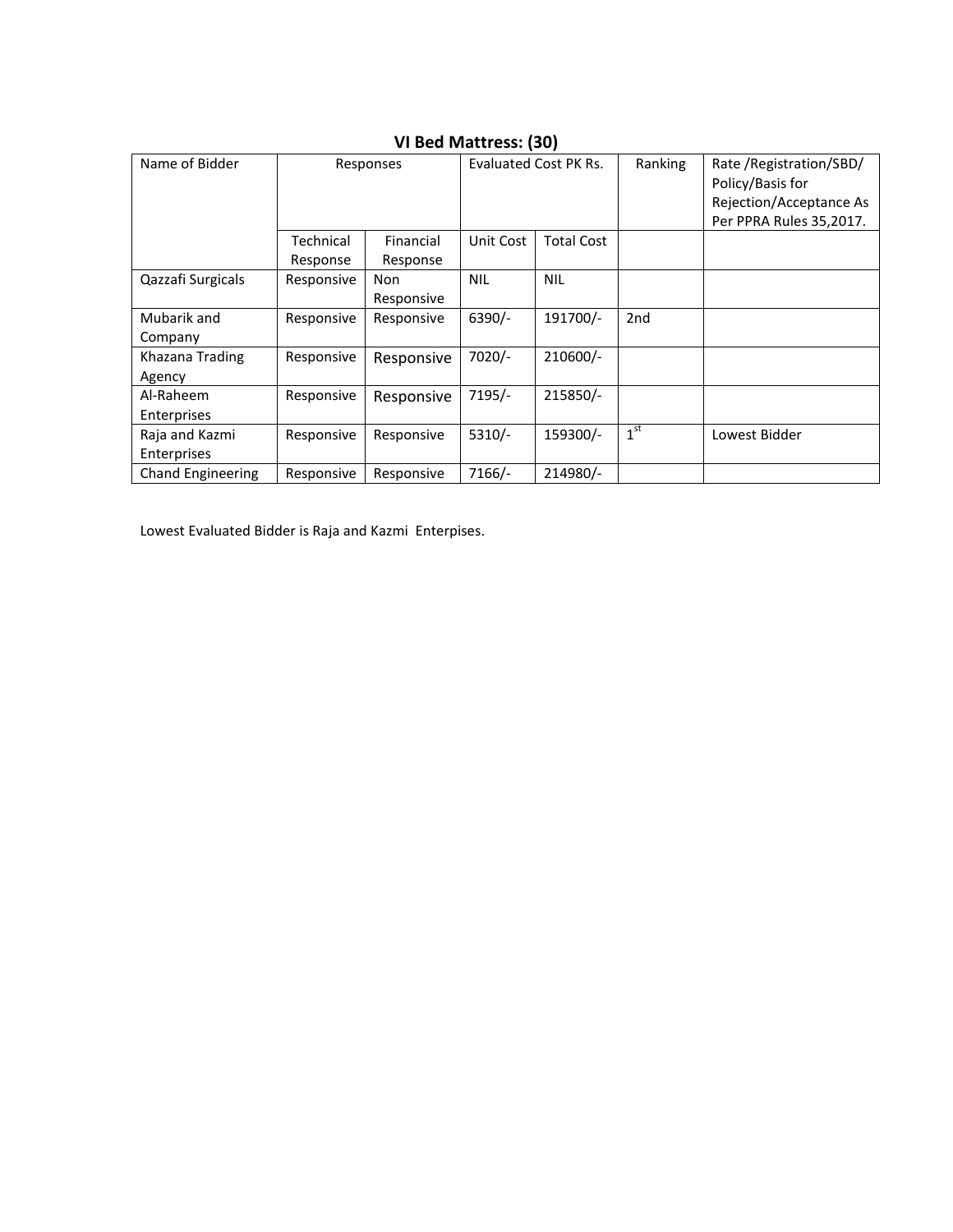## **VII Classroom Chair with (50)**

| Name of Bidder                | Responses             |                       | Evaluated Cost PK Rs. |                   | Ranking         | Rate / Registration/SBD/<br>Policy/Basis for<br>Rejection/Acceptance As<br>Per PPRA Rules 35,2017. |
|-------------------------------|-----------------------|-----------------------|-----------------------|-------------------|-----------------|----------------------------------------------------------------------------------------------------|
|                               | Technical<br>Response | Financial<br>Response | Unit Cost             | <b>Total Cost</b> |                 |                                                                                                    |
| Qazzafi Surgicals             | Responsive            | Responsive            | $6300/-$              | 315000/-          |                 |                                                                                                    |
| Mubarik and<br>Company        | Responsive            | Responsive            | $4390/-$              | 219500/-          |                 |                                                                                                    |
| Khazana Trading<br>Agency     | Responsive            | Responsive            | $2808/-$              | 140400/-          | 2nd             |                                                                                                    |
| Al-Raheem<br>Enterprises      | Responsive            | Responsive            | $3785/-$              | 189250/-          |                 |                                                                                                    |
| Raja and Kazmi<br>Enterprises | Responsive            | Responsive            | $2910/-$              | 145500/-          |                 |                                                                                                    |
| <b>Chand Engineering</b>      | Responsive            | Responsive            | $2495/-$              | 124750/-          | 1 <sup>st</sup> | Lowest Bidder                                                                                      |

Lowest Evaluated Bidder is Chand Engineering.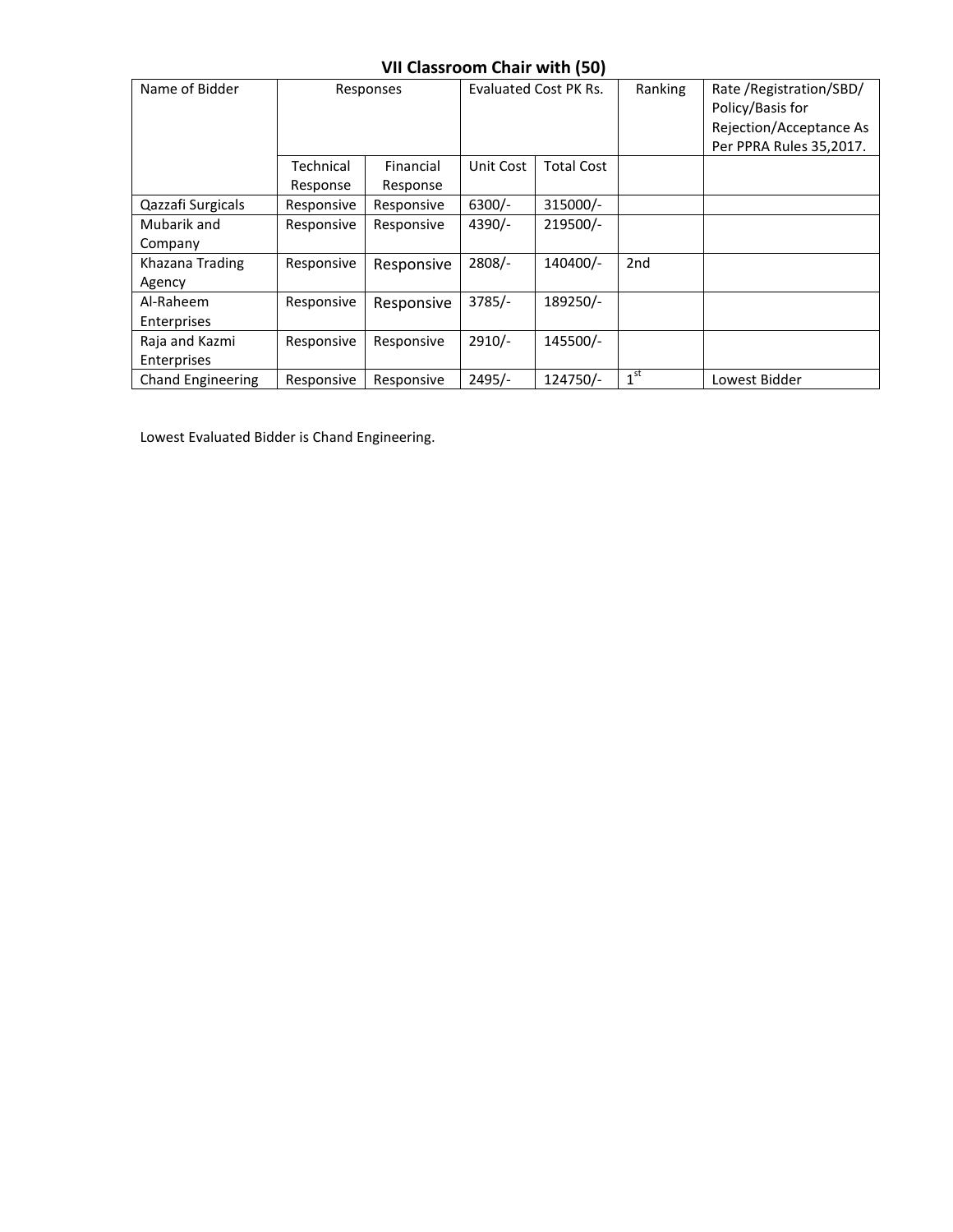| Name of Bidder           | Responses  |            | <b>Evaluated Cost PK Rs.</b> |                   | Ranking         | Rate / Registration/SBD/<br>Policy/Basis for<br>Rejection/Acceptance As<br>Per PPRA Rules 35,2017. |
|--------------------------|------------|------------|------------------------------|-------------------|-----------------|----------------------------------------------------------------------------------------------------|
|                          | Technical  | Financial  | Unit Cost                    | <b>Total Cost</b> |                 |                                                                                                    |
|                          | Response   | Response   |                              |                   |                 |                                                                                                    |
| Qazzafi Surgicals        | Responsive | Responsive | $38000/-$                    | 380000/-          |                 |                                                                                                    |
| Mubarik and              | Responsive | Responsive | 22800/-                      | 228000/-          |                 |                                                                                                    |
| Company                  |            |            |                              |                   |                 |                                                                                                    |
| Khazana Trading          | Responsive | Responsive | 18135/-                      | 181350/-          | 2 <sub>nd</sub> |                                                                                                    |
| Agency                   |            |            |                              |                   |                 |                                                                                                    |
| Al-Raheem                | Responsive | Responsive | 17895/-                      | 178950            | 1 <sup>st</sup> | Lowest Bidder                                                                                      |
| Enterprises              |            |            |                              |                   |                 |                                                                                                    |
| Raja and Kazmi           | Responsive | Responsive | $22100/-$                    | 221000/-          |                 |                                                                                                    |
| Enterprises              |            |            |                              |                   |                 |                                                                                                    |
| <b>Chand Engineering</b> | Responsive | Responsive | $21021/-$                    | 210210/-          |                 |                                                                                                    |

## **VIII Steel Almirah Large (10)**

Lowest Evaluated Bidder is Al-Raheem Enterprises.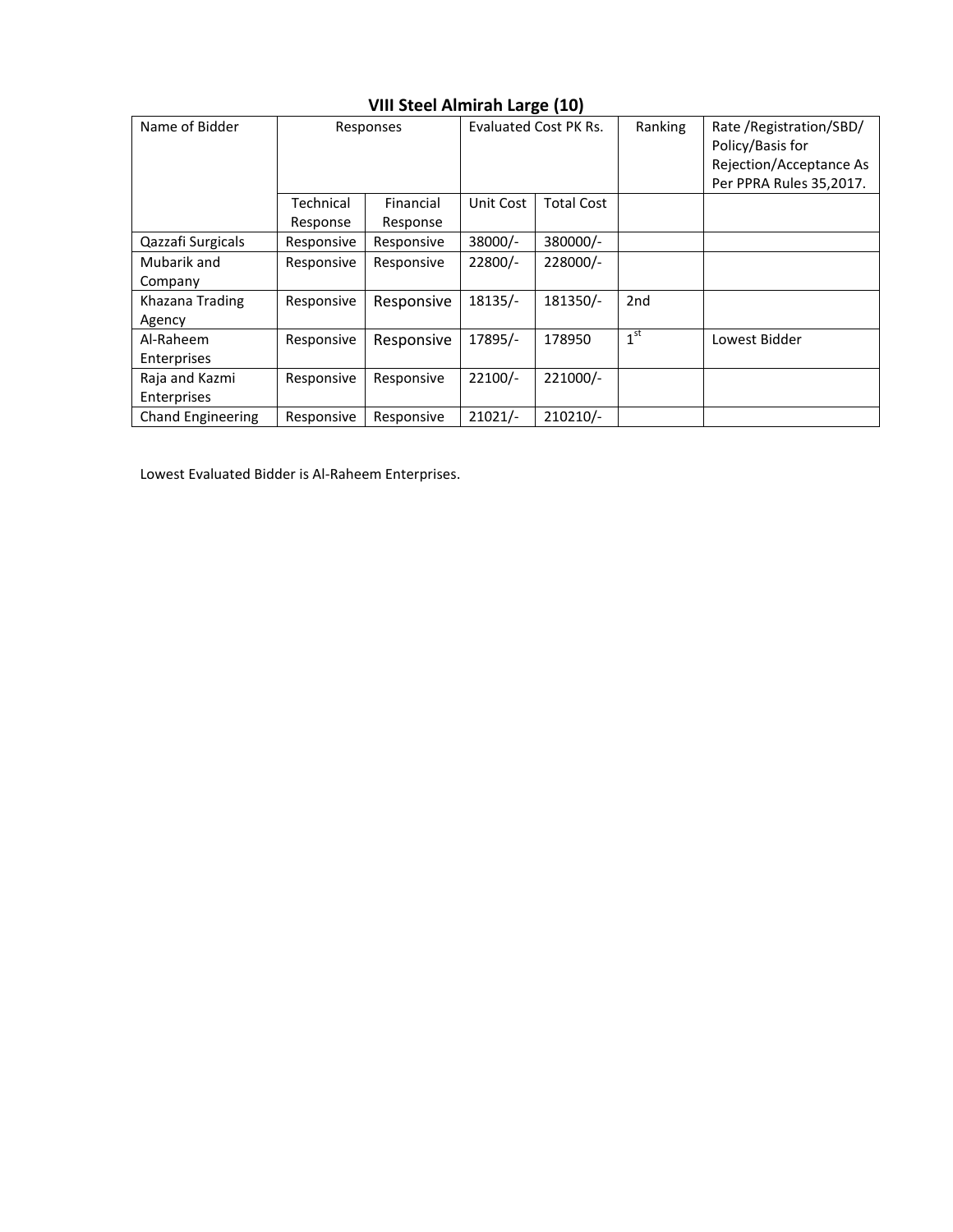#### **IX Office Revolving Chairs: - (10)**

| Name of Bidder    | Responses  |            | Evaluated Cost PK Rs. |                   | Ranking         | Rate / Registration/SBD/<br>Policy/Basis for<br>Rejection/Acceptance As<br>Per PPRA Rules 35,2017. |
|-------------------|------------|------------|-----------------------|-------------------|-----------------|----------------------------------------------------------------------------------------------------|
|                   | Technical  | Financial  | Unit Cost             | <b>Total Cost</b> |                 |                                                                                                    |
|                   | Response   | Response   |                       |                   |                 |                                                                                                    |
| Qazzafi Surgicals | Responsive | Responsive | 19000/-               | 190000/-          |                 |                                                                                                    |
| Mubarik and       | Responsive | Responsive | 8880/-                | 88800/-           | 1 <sup>st</sup> | Lowest Bidder                                                                                      |
| Company           |            |            |                       |                   |                 |                                                                                                    |
| Khazana Trading   | Responsive | Responsive | 15210/-               | 152100/-          |                 |                                                                                                    |
| Agency            |            |            |                       |                   |                 |                                                                                                    |
| Al-Raheem         | Responsive | Responsive | $9450/-$              | 94500/-           | 2nd             |                                                                                                    |
| Enterprises       |            |            |                       |                   |                 |                                                                                                    |
| Raja and Kazmi    | Responsive | Responsive | 19930/-               | 199300/-          |                 |                                                                                                    |
| Enterprises       |            |            |                       |                   |                 |                                                                                                    |
| Chand Engineering | Responsive | Responsive | 14087/-               | 140870/-          |                 |                                                                                                    |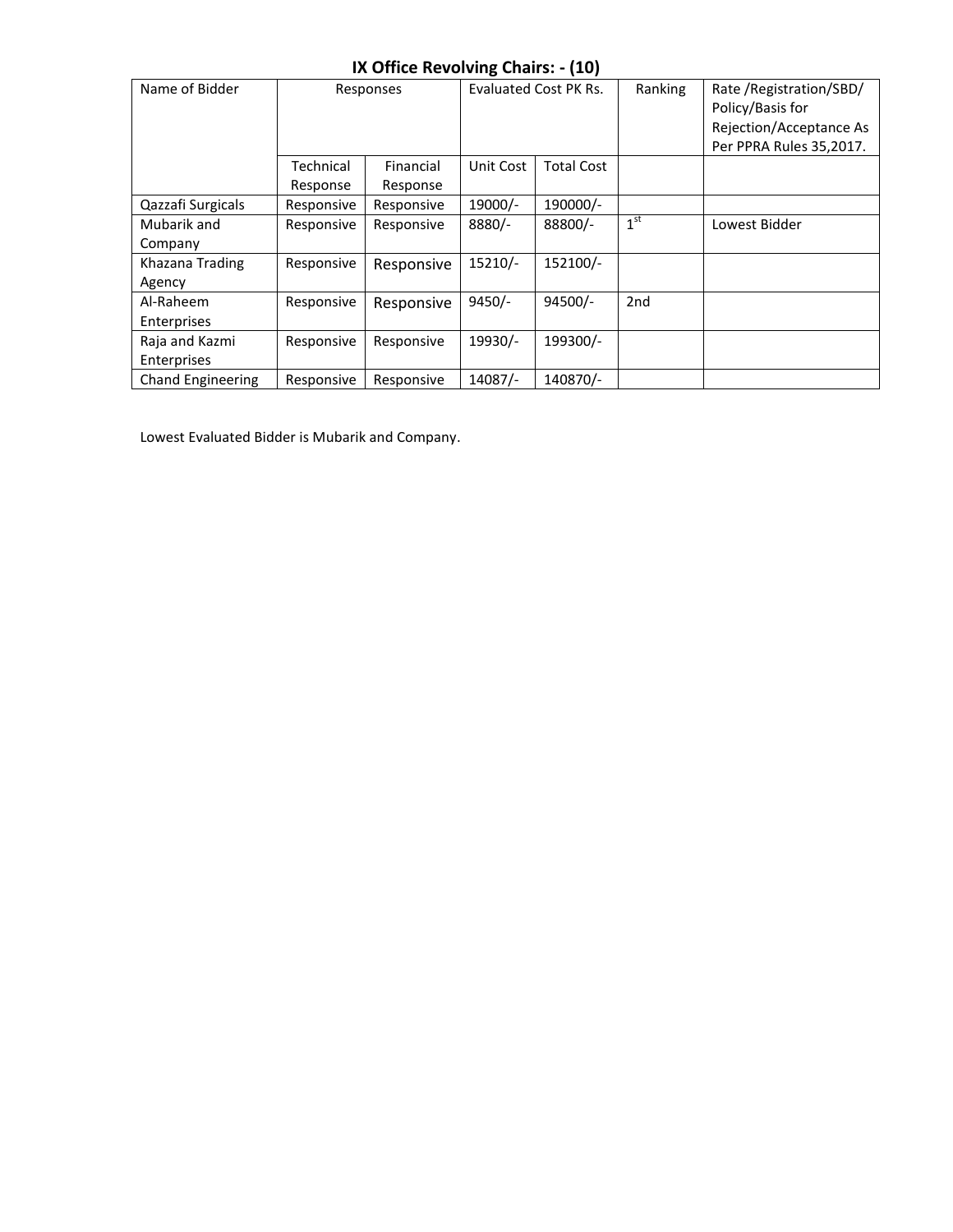| Name of Bidder           | Responses  |            | <b>Evaluated Cost PK Rs.</b> |                   | Ranking         | Rate / Registration/SBD/<br>Policy/Basis for<br>Rejection/Acceptance As<br>Per PPRA Rules 35,2017. |
|--------------------------|------------|------------|------------------------------|-------------------|-----------------|----------------------------------------------------------------------------------------------------|
|                          | Technical  | Financial  | Unit Cost                    | <b>Total Cost</b> |                 |                                                                                                    |
|                          | Response   | Response   |                              |                   |                 |                                                                                                    |
| Qazzafi Surgicals        | Responsive | Responsive | <b>NIL</b>                   |                   |                 |                                                                                                    |
| Mubarik and              | Responsive | Responsive | $22900/-$                    | 68700/-           |                 |                                                                                                    |
| Company                  |            |            |                              |                   |                 |                                                                                                    |
| Khazana Trading          | Responsive | Responsive | 19890/-                      | 59670/-           | 2 <sub>nd</sub> |                                                                                                    |
| Agency                   |            |            |                              |                   |                 |                                                                                                    |
| Al-Raheem                | Responsive | Responsive | 25950/-                      | 77850/-           |                 |                                                                                                    |
| Enterprises              |            |            |                              |                   |                 |                                                                                                    |
| Raja and Kazmi           | Responsive | Responsive | 17300/-                      | 51900/-           | 1 <sup>st</sup> | Lowest Bidder                                                                                      |
| Enterprises              |            |            |                              |                   |                 |                                                                                                    |
| <b>Chand Engineering</b> | Responsive | Responsive | $22662/-$                    | 67986/-           |                 |                                                                                                    |

## **X Dining Table (03)**

Lowest Evaluated Bidder is Raja and Kazmi Enterprises.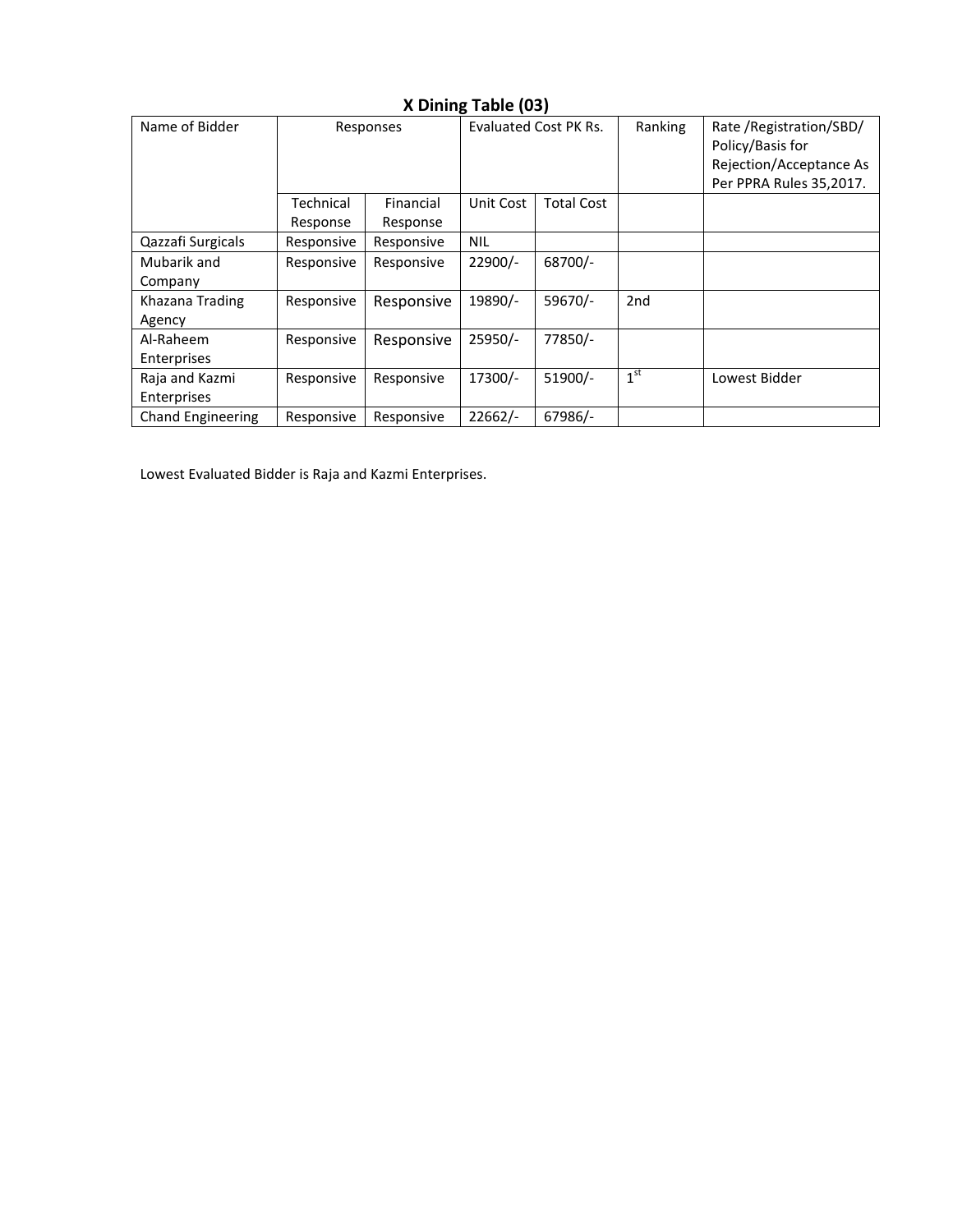## **XI Dining Chairs (20)**

| Name of Bidder                | Responses             |                       | <b>Evaluated Cost PK Rs.</b> |                   | Ranking         | Rate / Registration/SBD/<br>Policy/Basis for<br>Rejection/Acceptance As<br>Per PPRA Rules 35,2017. |
|-------------------------------|-----------------------|-----------------------|------------------------------|-------------------|-----------------|----------------------------------------------------------------------------------------------------|
|                               | Technical<br>Response | Financial<br>Response | Unit Cost                    | <b>Total Cost</b> |                 |                                                                                                    |
| Qazzafi Surgicals             | Responsive            | Responsive            | <b>NIL</b>                   |                   |                 |                                                                                                    |
| Mubarik and<br>Company        | Responsive            | Responsive            | $6590/-$                     | 131800/-          |                 |                                                                                                    |
| Khazana Trading<br>Agency     | Responsive            | Responsive            | $6435/-$                     | 128700/-          | 2 <sub>nd</sub> |                                                                                                    |
| Al-Raheem<br>Enterprises      | Responsive            | Responsive            | $5835/-$                     | 116700/-          |                 |                                                                                                    |
| Raja and Kazmi<br>Enterprises | Responsive            | Responsive            | $4230/-$                     | 84600/-           | 1 <sup>st</sup> | Lowest Bidder                                                                                      |
| <b>Chand Engineering</b>      | Responsive            | Responsive            | 4900/-                       | 98000/-           |                 |                                                                                                    |

Lowest Evaluated Bidder is Raja and Kazmi Enterprises.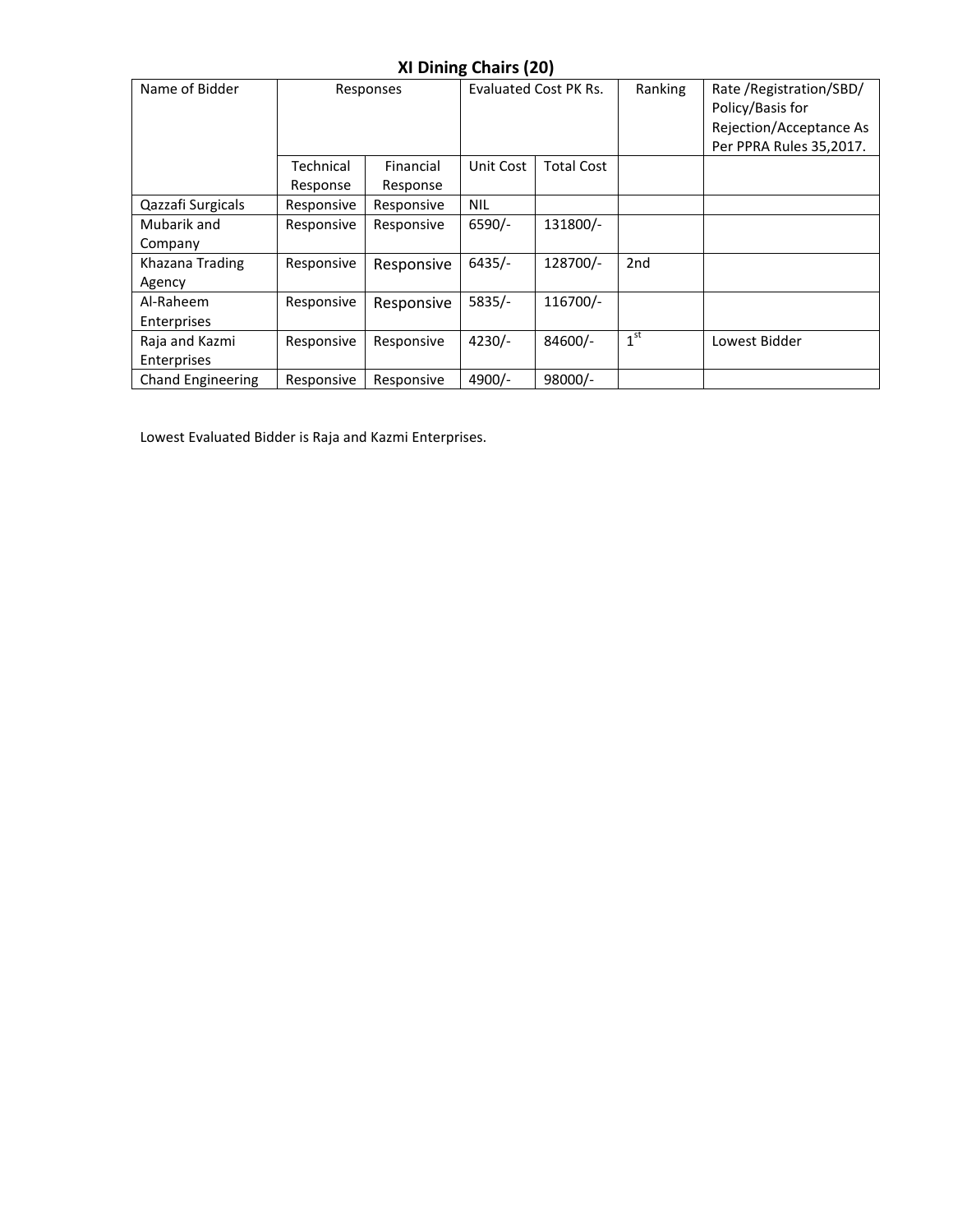| Name of Bidder           | Responses             |                       | Evaluated Cost PK Rs. |                   | Ranking         | Rate / Registration/SBD/<br>Policy/Basis for<br>Rejection/Acceptance As<br>Per PPRA Rules 35,2017. |
|--------------------------|-----------------------|-----------------------|-----------------------|-------------------|-----------------|----------------------------------------------------------------------------------------------------|
|                          | Technical<br>Response | Financial<br>Response | Unit Cost             | <b>Total Cost</b> |                 |                                                                                                    |
|                          |                       |                       |                       |                   |                 |                                                                                                    |
| Qazzafi Surgicals        | Responsive            | Responsive            | <b>NIL</b>            | <b>NIL</b>        |                 |                                                                                                    |
| Mubarik and              | Responsive            | Responsive            | $12900/-$             | 258000/-          |                 |                                                                                                    |
| Company                  |                       |                       |                       |                   |                 |                                                                                                    |
| Khazana Trading          | Responsive            | Responsive            | 16380/-               | 163800/-          | 2 <sub>nd</sub> |                                                                                                    |
| Agency                   |                       |                       |                       |                   |                 |                                                                                                    |
| Al-Raheem                | Responsive            | Responsive            | 19435/-               | 194350/-          |                 |                                                                                                    |
| Enterprises              |                       |                       |                       |                   |                 |                                                                                                    |
| Raja and Kazmi           | Responsive            | Responsive            | 19200/-               | 192000/-          |                 |                                                                                                    |
| Enterprises              |                       |                       |                       |                   |                 |                                                                                                    |
| <b>Chand Engineering</b> | Responsive            | Responsive            | 10370/-               | 103700/-          | 1 <sup>st</sup> | Lowest Bidder                                                                                      |

#### **XII Library Almirah (10)**

Lowest Evaluated Bidder is Chand Engineering.